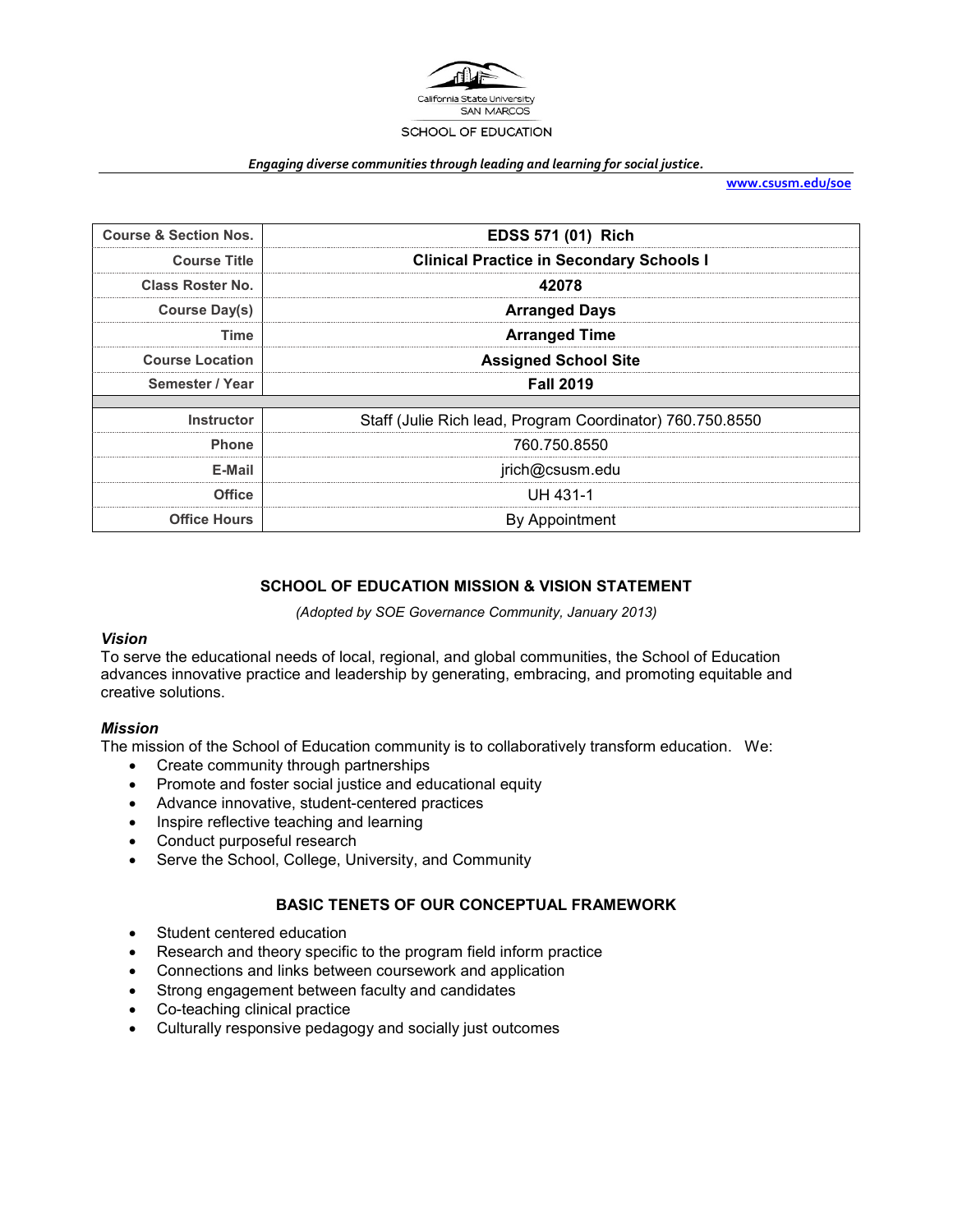### **TABLE OF CONTENTS**

| SINGLE SUBJECT FALL 2019 CP CALENDAR (SUBJECT TO CHANGE)  Error! Bookmark not defined. |  |
|----------------------------------------------------------------------------------------|--|
|                                                                                        |  |
| EDSS 571 CLINICAL PRACTICE COURSE CALENDAR, ASSIGNMENTS AND RUBRICS Error! Bookmark    |  |
| not defined.                                                                           |  |
|                                                                                        |  |
|                                                                                        |  |
|                                                                                        |  |
|                                                                                        |  |
|                                                                                        |  |
|                                                                                        |  |
|                                                                                        |  |
|                                                                                        |  |
|                                                                                        |  |
|                                                                                        |  |
|                                                                                        |  |
|                                                                                        |  |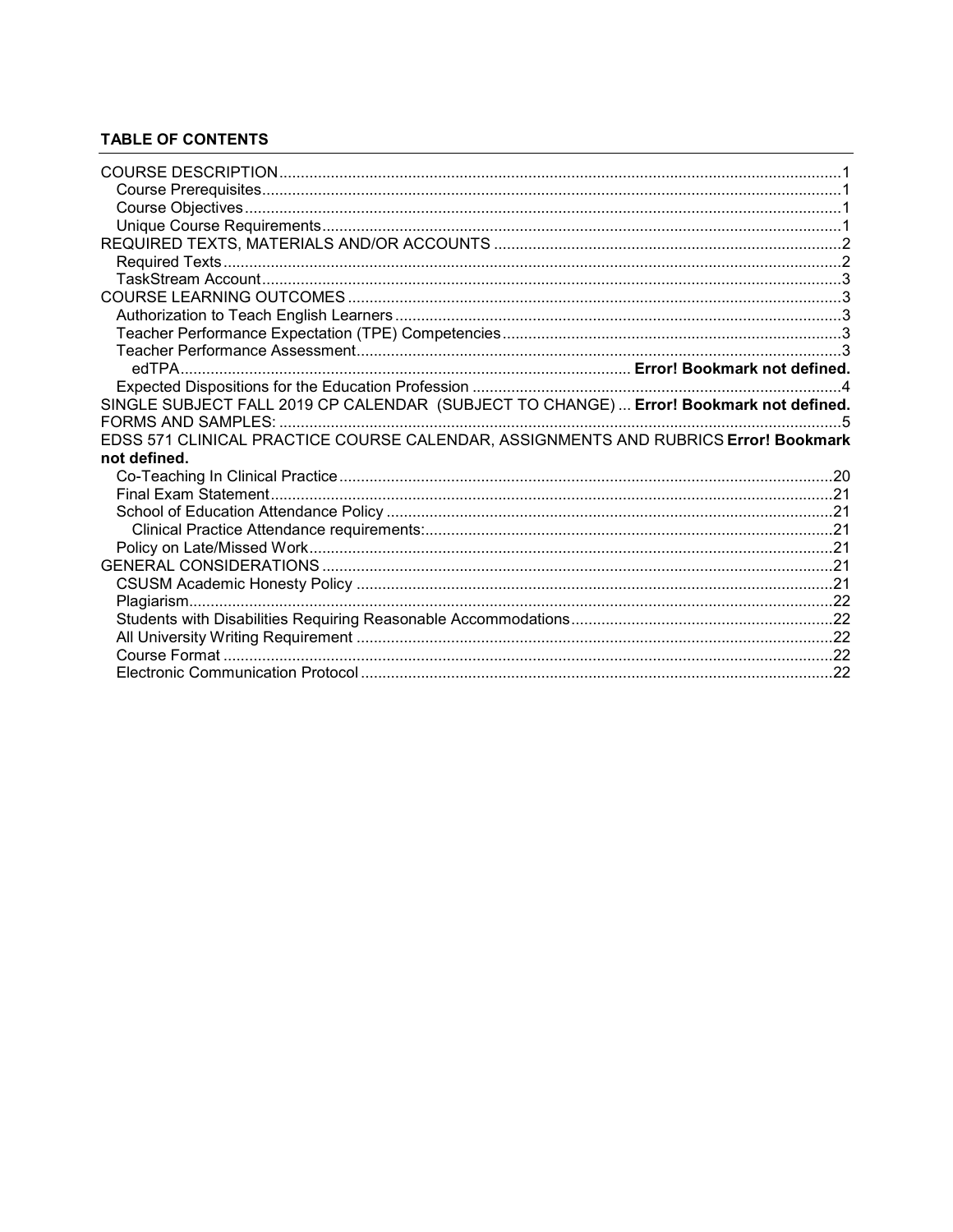### **COURSE DESCRIPTION**

<span id="page-2-0"></span>Teaching and observation in selected secondary schools under the supervision of a classroom teacher and university supervisor and with the support of the on-site liaison. *Graded Credit/No Credit.*

Clinical Practice is a field work class that represents 6 units in the fall and 7 units in the spring. Your course instructor is your University Supervisor, who has been chosen for the experience, coaching and knowledge they will bring to this field placement class. As your instructor they will make and collect assignments, observe you, give you feedback, review your Teacher Performance Expectations (TPE) digital portfolio requirement (see description on page 3) and assign your grade. Successful completion of both CP I and CP II are required for you to be recommended for your credential.

Clinical Practice I (part one of the Clinical Practice requirement) is designed to help teachers seeking the Single Subject Credential to develop the skills, knowledge, and dispositions at the novice level necessary to assist schools and districts in implementing an effective program for all students. The successful candidate must be able to demonstrate their understanding and ability to apply each of the TPE's; that is, merge theory and practice in order to realize a comprehensive and extensive educational program for all students. Failure to meet a minimum competence on any of the TPE's by the completion of the program will prevent the acquisition of the Single Subject Credential. Minimum competency will be considered a rating of 2 or 3 for all TPE's considered for completion in CP I. A full-text version of the TPE descriptions can be downloaded from the School of Education website.

### **CANDIDATES WHO DO NOT SUBMIT OR FAIL TO PASS CALTPA CYCLE 1 WILL RECEIVE NO CREDIT FOR CP I AND WILL BE REQUIRED TO RE-ENROLL IN THE SPRING.**

### <span id="page-2-1"></span>**Course Prerequisites**

Full admission to the Single Subject Program including but not limited to: EDUC 350, EDUC 364, & EDUC 422, CSET or waiver, CBEST and other state requirements.

### <span id="page-2-2"></span>**Course Objectives**

Clinical Practice provides the opportunity to practice the theories and instructional strategies learned in program coursework in an actual school setting under the direction of a Cooperating Teacher. Candidates will participate in planning, delivery of instruction, assessment and reflection in a controlled setting with daily feedback from a veteran teacher and observations completed by a highly qualified University Supervisor, including written feedback. Candidates are expected to demonstrate competency in all Teacher Performance Expectations, based on the California Standards for the Teaching Profession (CSTP).

### **TPE 1: Engaging and Supporting All Students in Learning**

- **TPE 2: Creating and Maintaining Effective Environments for Student Learning**
- **TPE 3: Understanding and Organizing Subject Matter for Student Learning**
- **TPE 4: Planning Instruction and Designing Learning Experiences for All Students**
- **TPE 5: Assessing Student Learning**
- **TPE 6: Developing as a Professional Educator**

### <span id="page-2-3"></span>**Unique Course Requirements**

Teacher education is a professional preparation program. Teacher Candidates in the SS program will be present on the assigned school site every Tuesday through Friday following the teacher contract for that site, and prepared with lesson plans and other assignments from the first pre-service day until the last teaching day before winter break.

Teacher Candidates are expected to adhere to academic honesty and integrity, standards of dependability, confidentiality, rules of conduct and professionalism as referenced at: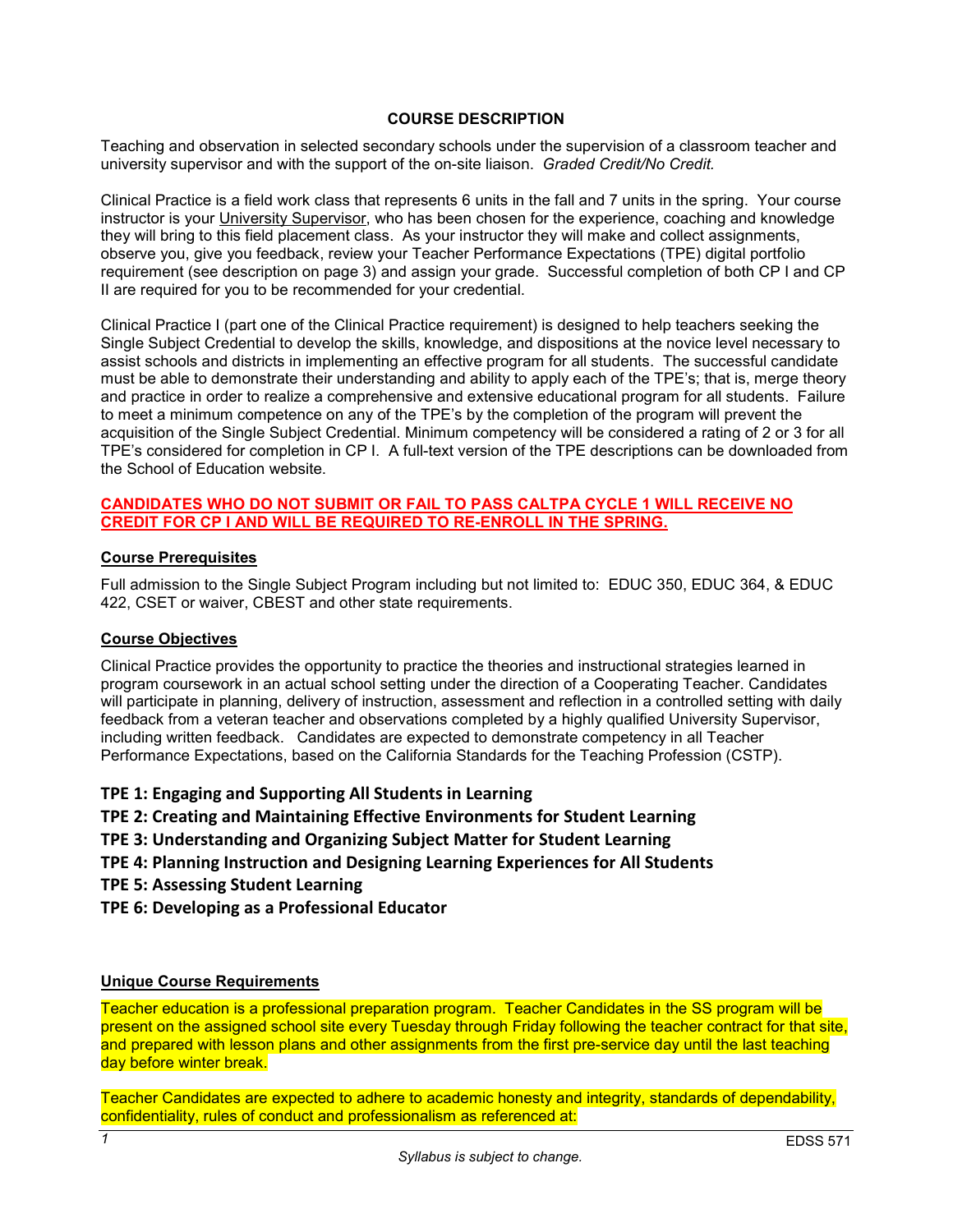<span id="page-3-2"></span><http://www.ctc.ca.gov/credentials/rules-of-conduct.html>and the 2013 Laws and Rules Manual, <http://www.ctc.ca.gov/educator-discipline/files/CTC-Laws-Rules-2013.pdf>

Because it is important for teachers to be able to effectively communicate their ideas to students, parents, colleagues, and administrators, all written communication is expected to be clear, appropriate and error-free. Lesson plans will be written for all teaching days and will be turned in on time, according to the schedule required by the University Supervisor and Cooperating Teacher. Digital TPE portfolios on Taskstream will be maintained and available (published) to the University Supervisor upon request. Please discuss individual issues with the Cooperating Teacher, On-site Liaison and/or University Supervisor. Points will be deducted if assignments /lesson plans/TPE portfolios are submitted late.

### *OVERVIEW:*

### **Semester one—Clinical Practice I**

Candidates will attend core coursework each Monday from 7:00 a.m. until 5 p.m. (subject to change). The core coursework (EDSS 511, 521 and 555) includes co-teaching by faculty, combined sessions and online work. Candidates will also have 10 methods sessions (2 units, 30 hours) spread over the semester on Tuesday or Thursday evening/s and with some Saturday sessions.

Candidates will be at the assigned school site, following the teacher contract hours, with an interdisciplinary cohort group (3-4 candidates) each Tuesday - Friday beginning with pre-service days and continuing until the day before winter break. A co-teaching approach to Clinical Practice will be used in all settings. Candidates will participate in all class activities and move gradually from assisting in the supportive co-teaching approach to leading all aspects from planning to presentation by the end of the experience. **University Supervisors (US), the instructors for Clinical Practice, will formally observe each candidate 6 times which will include observing one planning session. They will also evaluate the TPE portfolio and rate Professional dispositions in collaboration with your school site team.**

Candidates will be placed with one Cooperating Teacher (CT) for 2 periods of the same assignment (e.g. two English 9 classes) and one setting for assisting such as AVID (advancement via individual determination), SEI (structured English Immersion), ELD (English Language Development) or special education – whatever best suits the needs of the site. Candidates will attend the assist class daily (or as scheduled) and will participate but will not be required to plan lessons (This represents 50% of the day based on a 6 period day). During the remaining unassigned periods (3) candidates will be expected to plan with the CT and work with their cohort partners on site to complete university projects and assignments. Candidates will also have a standing weekly lunch with the OSL.

### **REQUIRED TEXTS, MATERIALS AND/OR ACCOUNTS**

### <span id="page-3-1"></span><span id="page-3-0"></span>**Required Texts**

"TPE –full text" from CTC: **<https://www.ctc.ca.gov/docs/default-source/educator-prep/standards/adopted-tpes-2016.pdf>**

California State Standards: (also known as common core) <http://www.cde.ca.gov/re/cc/>

California Content Standards: <http://www.cde.ca.gov/re/cc/>

California English Language Development Standards: <http://www.cde.ca.gov/sp/el/er/documents/eldstndspublication14.pdf>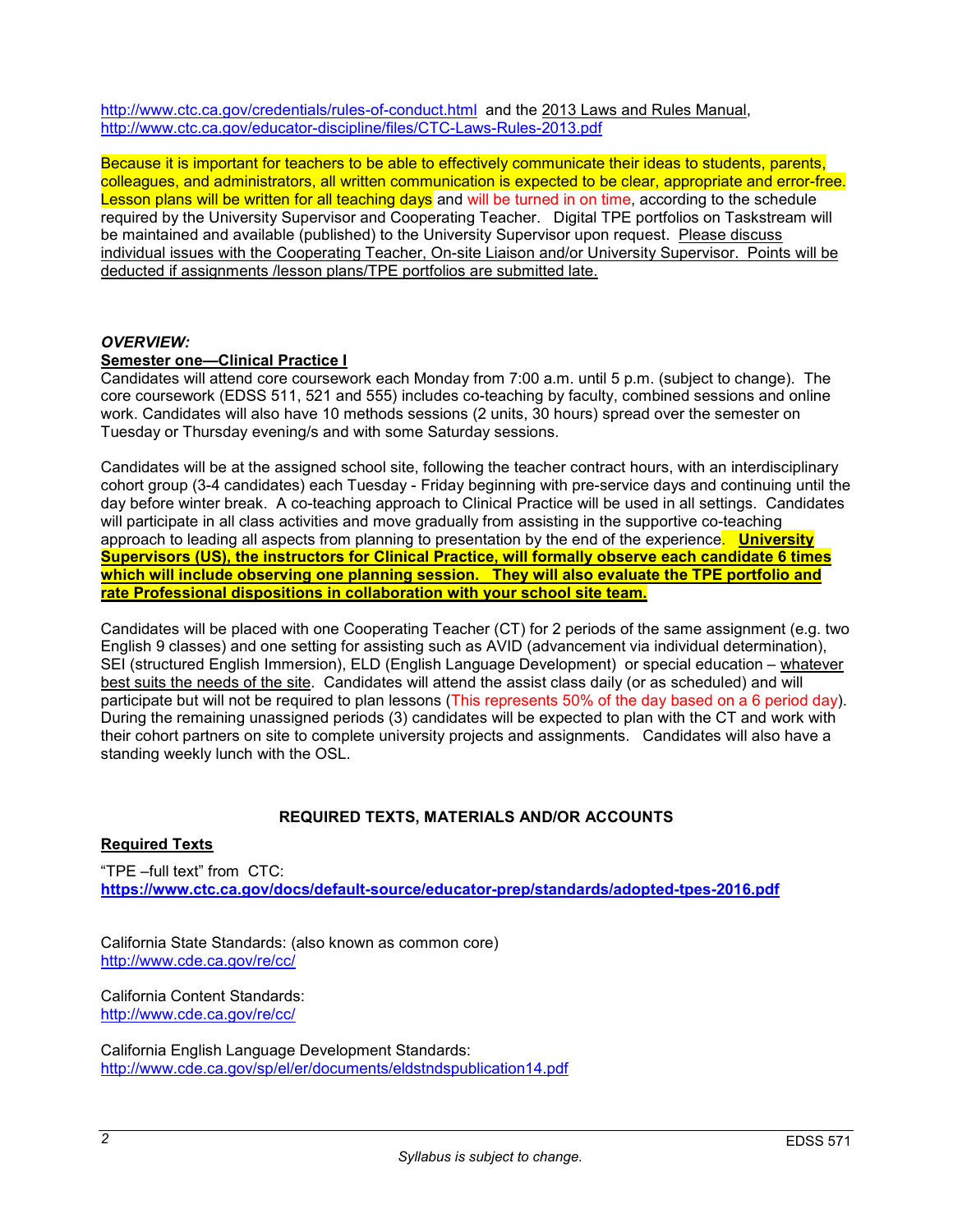### **TaskStream Account (1 year \$50)**

### **COURSE LEARNING OUTCOMES**

### <span id="page-4-1"></span><span id="page-4-0"></span>**Authorization to Teach English Learners**

This credential program has been specifically designed to prepare teachers for the diversity of languages often encountered in California public school classrooms. The authorization to teach English learners is met through the infusion of content and experiences within the credential program, as well as additional coursework. Candidates successfully completing this program receive a credential with authorization to teach English learners. *(Approved by CCTC in SB 2042 Program Standards, August 02)*

### <span id="page-4-2"></span>**Teacher Performance Expectation (TPE) Competencies**

**TPE 1: Engaging and Supporting All Students in Learning**

- **TPE 2: Creating and Maintaining Effective Environments for Student Learning**
- **TPE 3: Understanding and Organizing Subject Matter for Student Learning**
- **TPE 4: Planning Instruction and Designing Learning Experiences for All Students**
- **TPE 5: Assessing Student Learning**
- **TPE 6: Developing as a Professional Educator**

**Teacher Candidates develop a TPE Portfolio on Taskstream with artifacts and/or evidence for each TPE. This Portfolio, along with observations, coursework assignments, conferences and other communication form the basis for evaluation which is done by the University Supervisor.**

• **Educator Preparation Program Standard 14 from the CTC states:**

### **Supervised Fieldwork in the Program**

- **Standard 14: Learning to Teach through Supervised Fieldwork (CTC)**
- The teacher preparation program includes a developmental sequence of carefully-planned, substantive, supervised field experiences in schools selected by the program sponsor. All candidates plan and practice multiple strategies for managing and delivering instruction that were introduced and examined in program and/or prerequisite coursework.
- Qualified members of the teacher preparation program **(University Supervisors)** determine and document the satisfactory qualifications and developmental readiness of each candidate prior to (a) being given instructional responsibilities with K-12 students, and (b) being given daily whole-class instructional responsibilities in a K-12 school. In addition, each candidate must demonstrate a fundamental ability to teach in the major domains of the *Teaching Performance Expectations*.
- During the supervised field experience, each candidate is supervised in daily teaching for a minimum of one K-12 grading period, including in a full-day teaching assignment of at least two weeks, commensurate with the authorization of the recommended credential. As part of this experience, or in a different setting if necessary, each candidate teaches in public schools, experiences all phases of a school year on-site and has significant experiences teaching English learners.

#### <span id="page-4-3"></span>. **Teacher Performance Assessment**

Beginning July 1, 2008 all California credential candidates must successfully complete a state-approved Teacher Performance Assessment (TPA), as part of the credential program of preparation. During the 2019- 19 academic year all CSUSM credential programs will use the CalTPA 2 (California Teacher Performance Assessment) to have candidates meet this requirement.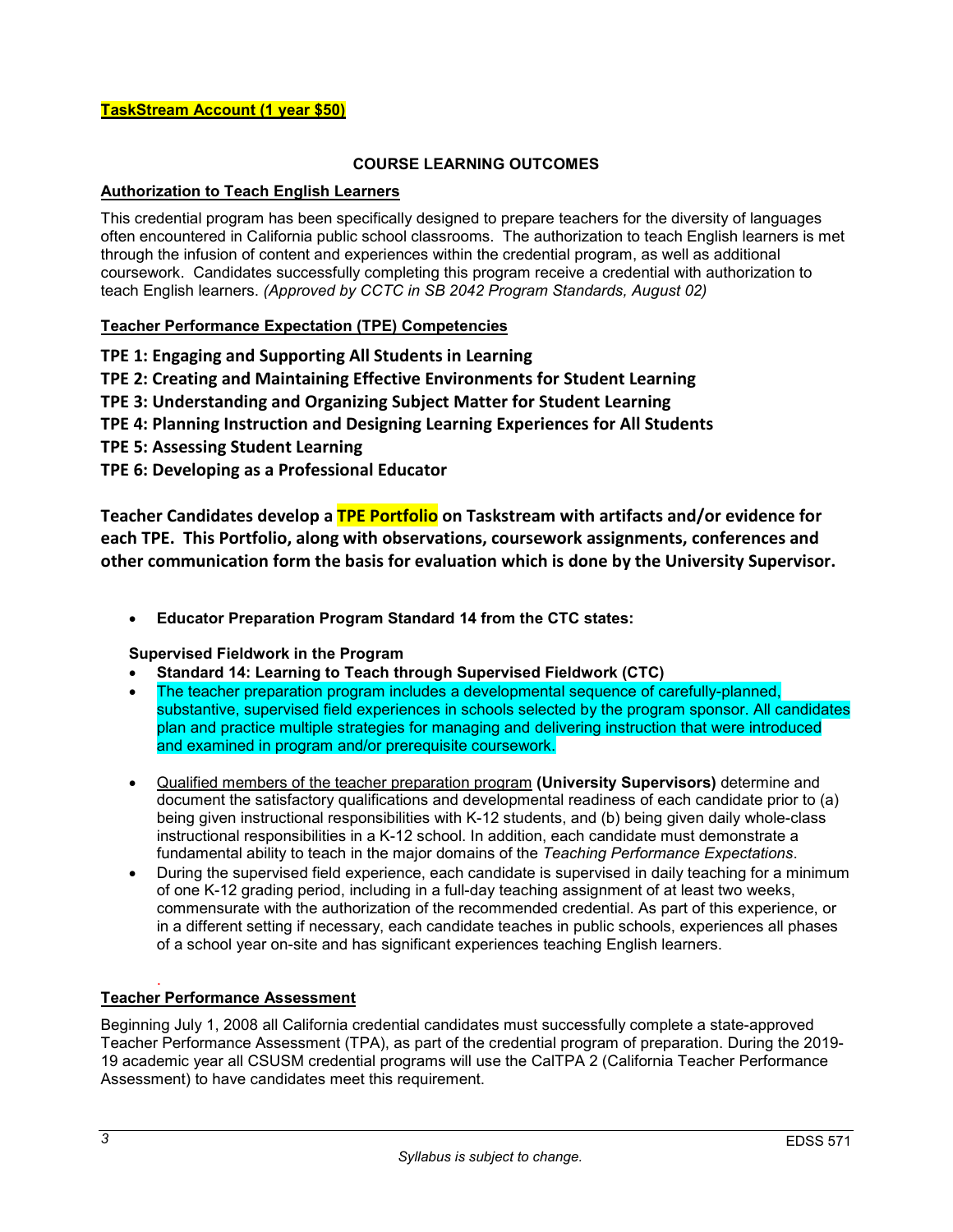Additionally, to support your success in your credential program and with TPA, SOE classes use common pedagogical language, lesson plans (lesson designs), and unit plans (unit designs).

### <span id="page-5-0"></span>**Expected Dispositions for the Education Profession**

Education is a profession that has, at its core, certain dispositional attributes that must be acquired and developed. Teaching and working with learners of all ages requires not only specific content knowledge and pedagogical skills, but positive attitudes about multiple dimensions of the profession. The School of Education has identified six dispositions that must be evident in teacher candidates: social justice and equity, collaboration, critical thinking, professional ethics, reflective teaching and learning, and life-long learning.

<span id="page-5-1"></span>Candidates participate in a self-assessment designed to provide candidates with ongoing feedback for their growth in professional dispositions. The dispositions and rubric are presented, explained and assessed in one or more designated courses in each program as well as in clinical practice. Based upon assessment feedback candidates will compose a reflection that becomes part of the candidate's Teaching Performance Expectation portfolio. Candidates are expected to meet the level of *initial target* during the program.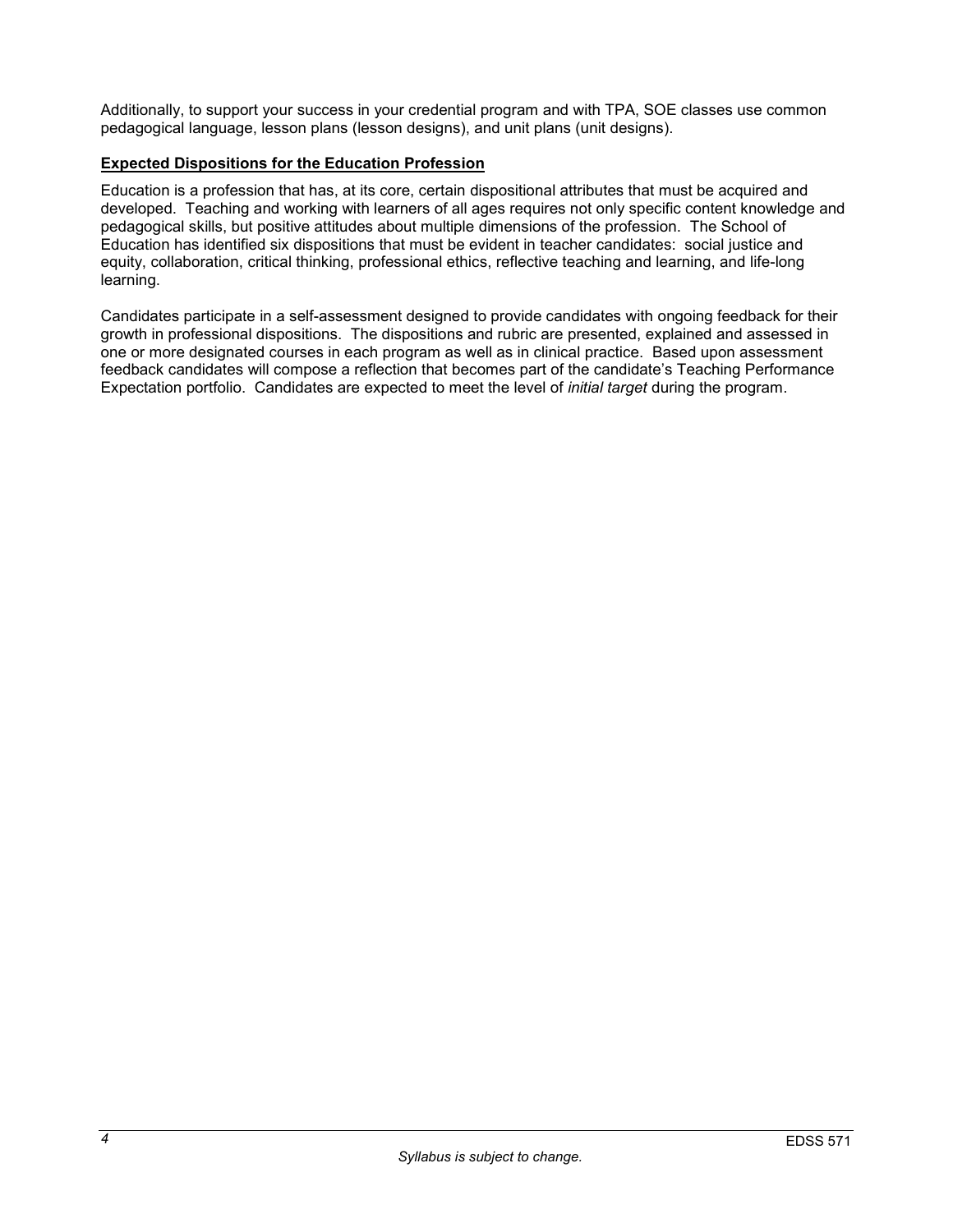### **EDSS 571 CLINICAL PRACTICE COURSE CALENDAR, ASSIGNMENTS AND RUBRICS F19**

Although this schedule is carefully planned, the **instructors (University Supervisors – US)** reserve the right to make changes based on unforeseen circumstances and teachable moments.

| Week<br>#      | <b>Dates</b><br>MONDAY,<br>Core<br>classes | <b>CP Assignment</b><br>NOTE: All assignments due on Sunday except Week #1                                                                          | Due to your US<br>by midnight on<br><b>Cougar Courses</b> |
|----------------|--------------------------------------------|-----------------------------------------------------------------------------------------------------------------------------------------------------|-----------------------------------------------------------|
| 1              | August 26                                  | Complete Lesson Plan Projection (LPP Template #2) Date of your<br>first student day - Sept 6                                                        | ***Wednesday,<br><b>August 28</b>                         |
| $\overline{2}$ | Sept 2                                     | All Candidates - CT & TC Collegial Conversation (aka Pre-nuptial<br>Conversation) completed (Template #1)<br>Reflection Log Template #3             | Sunday Sept. 1                                            |
| 3              | Sept 9                                     | Complete Lesson Plan Projection (LPP Template #2) for Sept 9 -<br>Sept 20<br>Complete the Scope and Sequence (Template #5) for your content<br>area | <b>Sunday Sept 8</b>                                      |
| 4              | Sept $16$                                  |                                                                                                                                                     |                                                           |
| 5              | Sept 23                                    | Complete Lesson Plan Projection (LPP Template #2) Sept 23 - Oct<br>4<br>Class Profile: Context for Learning (Template #4)                           | Sunday, Sept<br>22,                                       |
| 6              | Sept 30                                    |                                                                                                                                                     |                                                           |
| $\overline{7}$ | Oct 7                                      | Complete Lesson Plan Projection (LPP Template #2) Oct 7 - Oct<br>18<br>Template #3<br>Reflection Log                                                | Sunday, Oct 6                                             |
| 8              | Oct 14                                     | Complete School Resources Interview Assignment (Template #6)                                                                                        | Sunday, Oct. 13                                           |
| 9              | Oct 21                                     | Complete Lesson Plan Projection (LPP Template $#2$ ) Oct 21 – Nov                                                                                   | Sunday, Oct 20                                            |
| 10             | Oct 28                                     |                                                                                                                                                     |                                                           |
| 11             | $\overline{N}$ ov 4                        | Complete Lesson Plan Projection (LPP Template #2) Nov 4 - Nov<br>15<br>Reflection Log<br>Template #3                                                | Sunday, Nov 6                                             |
| 12             | Nov 11                                     |                                                                                                                                                     |                                                           |
| 13             | Nov 18                                     | Complete Lesson Plan Projection (LPP Template #2) Nov. 18 -<br>Dec <sub>6</sub><br><b>CalTPA submission November 21</b>                             | Sunday, Nov. 17                                           |
| 14             | November<br>25                             | <b>THANKSGIVING</b>                                                                                                                                 |                                                           |
| 15             | Dec 2                                      |                                                                                                                                                     |                                                           |
| 16             | Dec 9                                      | Complete Lesson Plan Projection (LPP Template #2) Dec 9 - Dec<br>20<br><b>Reflection Log</b><br>Template #3                                         | Sunday, Dec. 8                                            |
| 17             | Dec 16                                     | Finish CP                                                                                                                                           |                                                           |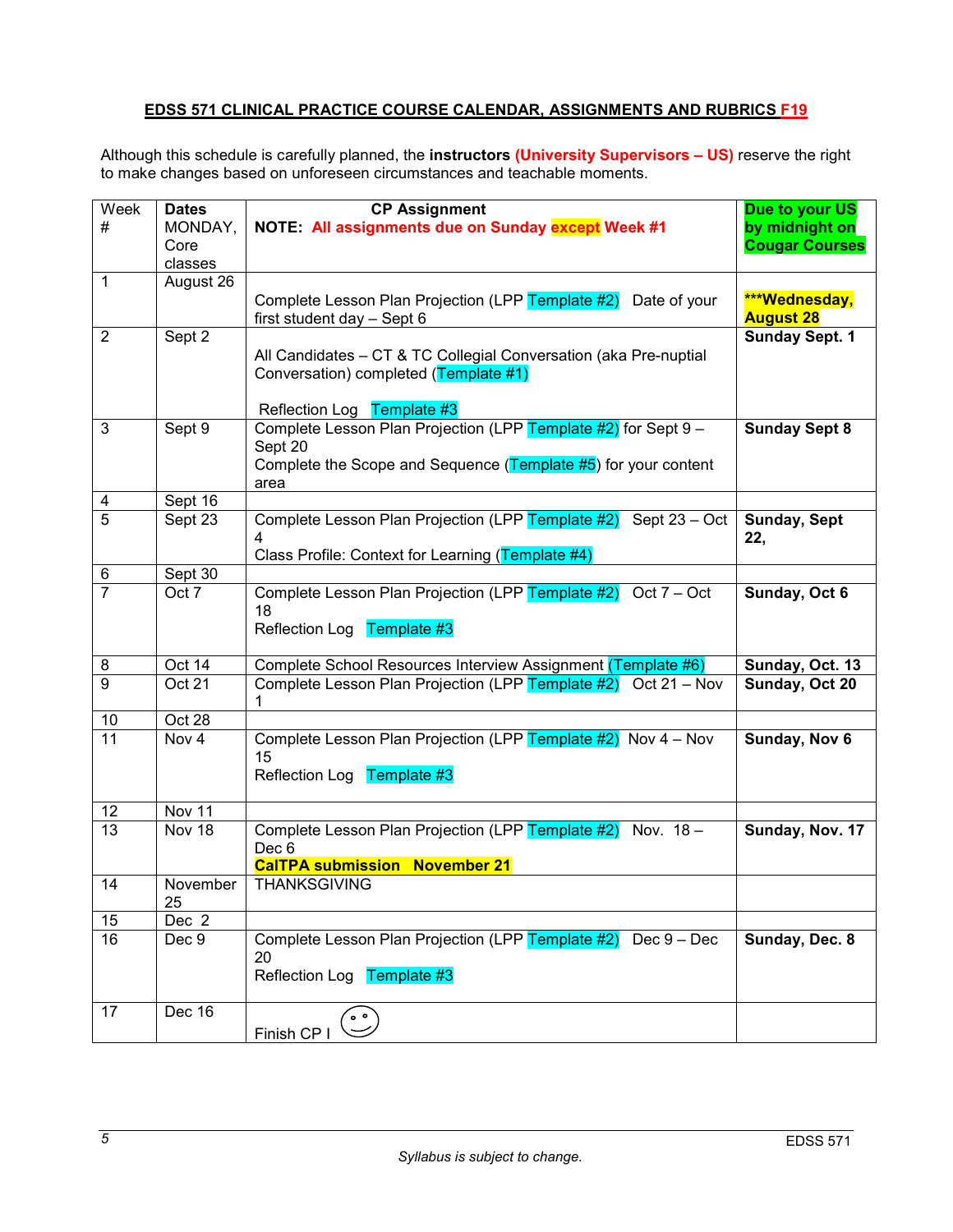### **ASSIGNMENTS IN BRIEF**

### **CP I ASSIGNMENTS IN BRIEF Fall 2019 SUBMIT ALL ASSIGNMENTS TO U.S. ON COUGAR COURSES**

\*\*See full details and rubric for each assignment after the course calendar.

# **TITLE OF ASSIGNMENT #1: COLLEGIAL CONVERSATION CP I**

**Assignment Description:** At the beginning of each semester, candidate will conduct an interview/collegial conversation with the CT in order to be able to understand the professional responsibility for all aspects of student learning and classroom management, including learning outcomes for all students in the co-teaching model in the assigned classroom. The candidate will use this information for consultation and collaboration throughout the semester to plan for effective subject matter instruction.

TPE 3.4 Individually and through consultation and collaboration with other educators and members of the larger school community, plan for effective subject matter instruction and use multiple means of representing, expressing, and engaging students to demonstrate their knowledge. TPE 6.5 Demonstrate professional responsibility for all aspects of student learning and classroom management, including responsibility for the learning outcomes of all students, along with appropriate concerns and policies regarding the privacy, health, and safety of students and families. Beginning teachers conduct themselves with integrity and model ethical conduct for themselves and others.

# **Title OF ASSIGNMENT #2 (on-going): LESSON PLAN PROJECTION, weekly plans submitted every two weeks**

**Assignment Description:** Candidates will meet with the CT each Friday (or convenient day) to discuss planning and instruction for the following week (including information for Monday) to facilitate student understanding of subject matter and any necessary accommodations or modifications. Candidate will then complete the Lesson Plan Projection template and submit to the US each two weeks by Sunday before the week of instruction.

TPE 3.2 Use knowledge about students and learning goals to organize the curriculum to facilitate student understanding of subject matter, and make accommodations and/or modifications as needed to promote student access to the curriculum.

# **TITLE OF ASSIGNMENT #3 (on-going): REFLECTION LOG – Monthly**

**Assignment Description:** Candidates will complete the Reflection Log Template monthly including a positive highlight, challenge and goal for the next month for improving instruction and student learning. In addition, candidate will reflect on co-teaching with your CT and how you will continue to refine your co-teaching skills.

TPE 6.1 Reflect on their own teaching practice and level of subject matter and pedagogical knowledge to plan and implement instruction that can improve student learning

# **TITLE OF ASSIGNMENT #4: CLASS PROFILE – Context for learning and Reflection**

**Assignment Description:** Candidates will complete a Class Profile for ALL co-teaching classes. This will allow the candidate to gain knowledge of students in the class, including prior experiences, interests and social-emotional learning needs, current academic status, content- and standards-related learning needs and goals, assessment data, language proficiency status, and cultural background, as well as their funds of knowledge, for both short-term and long-term instructional planning purposes and to engage them in learning. Candidate will: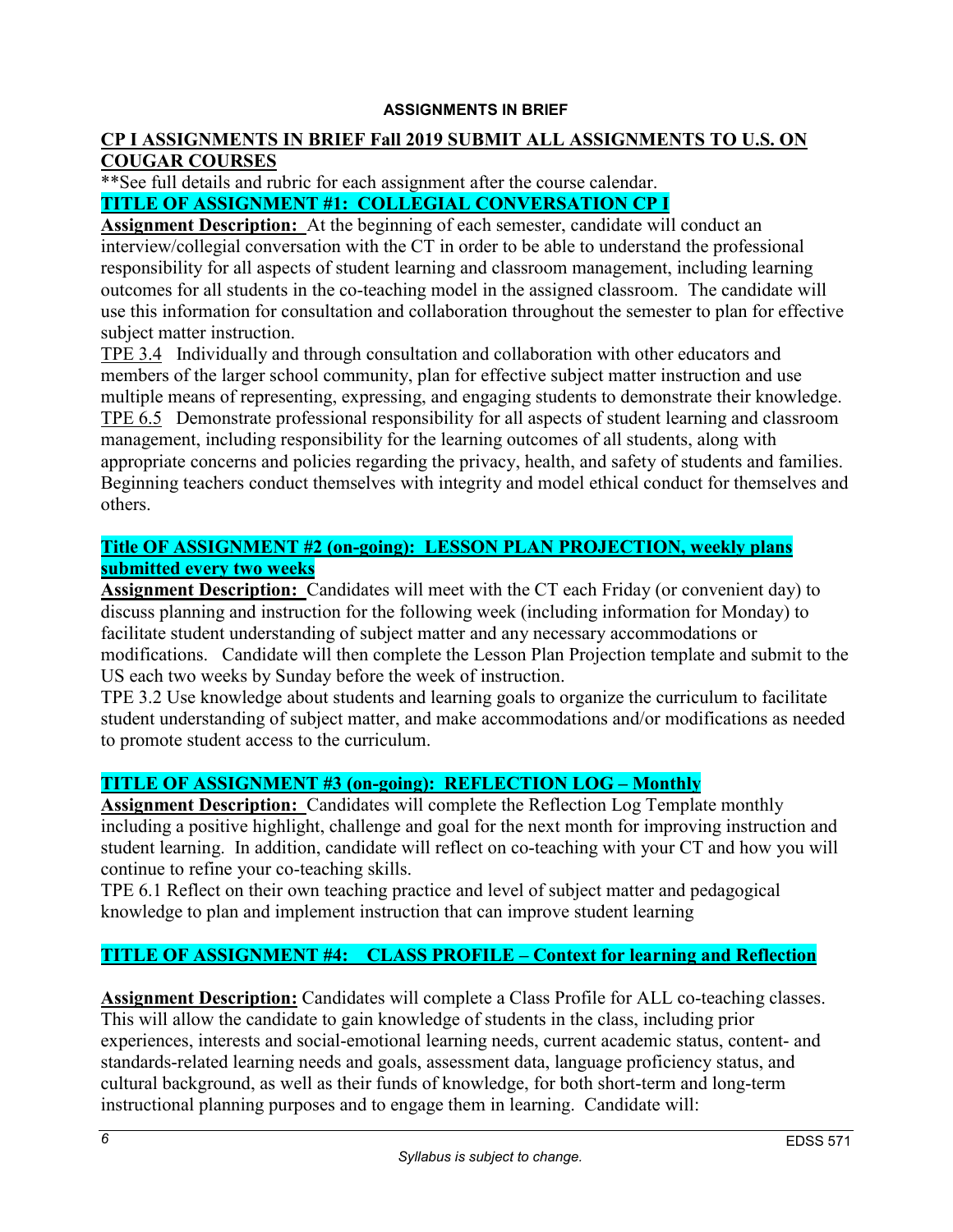- 1. Complete the Class Profile Template
- 2. Write a reflection

# **TPE 1.1**

Apply knowledge of students, including their prior experiences, interests, and social-emotional learning needs, as well as their funds of knowledge and cultural, language, and socioeconomic backgrounds, to engage them in learning.

# **TPE 4.1**

Locate and apply information about students' current academic status, content- and standardsrelated learning needs and goals, assessment data, language proficiency status, and cultural background for both short-term and long-term instructional planning purposes**.**

# **TITLE OF ASSIGNMENT #5: SCOPE AND SEQUENCE for Fall Semester**

**Assignment Description:** Candidates will have the opportunity to work with the CT and other department members to learn about the semester plan for the assigned co-teaching classes. Candidate will record the unit title/topic and description, the number of weeks for each unit, as well as the California State Content Standards (CCSS, NGSS, etc.) covered in the unit, key concepts and/or Big Ideas and include materials/resources if available and any cross-disciplinary standards as appropriate.

Long Beach Scope and sequence

[http://www.lbschools.net/Departments/Curriculum/ELA/curriculum\\_docs.cfm](http://www.lbschools.net/Departments/Curriculum/ELA/curriculum_docs.cfm) EUHSD curriculum guides [https://www.euhsd.org/departments/educational-services/curriculum](https://www.euhsd.org/departments/educational-services/curriculum-instruction-professional-learning/euhsd-curriculum-2/#1553120993442-a3ea8bb4-d0cd)[instruction-professional-learning/euhsd-curriculum-2/#1553120993442-a3ea8bb4-d0cd](https://www.euhsd.org/departments/educational-services/curriculum-instruction-professional-learning/euhsd-curriculum-2/#1553120993442-a3ea8bb4-d0cd)

**TPE 3.1** Demonstrate knowledge of subject matter, including the adopted California State Standards and curriculum frameworks.

**TPE 4.6** Access resources for planning and instruction, including the expertise of community and school

# **TITLE OF ASSIGNMENT #6: SCHOOL RESOURCES INTERVIEW-- GROUP PROJECT**

**Assignment Description:** Candidates will have the opportunity to learn about school site, district and community resources to support students, including those who have experienced trauma, homelessness, foster care, incarceration, and/or are medically fragile, and how to access them.

1. As a school site group - interview a counselor (or lead counselor or social worker) on your campus about resources and access to resources to support students.

2. Write an individual summary and reflection that demonstrates your understanding of how to access and use the resources.

TPE 2.4 Know how to access resources to support students, including those who have experienced trauma, homelessness, foster care, incarceration, and/or are medically fragile.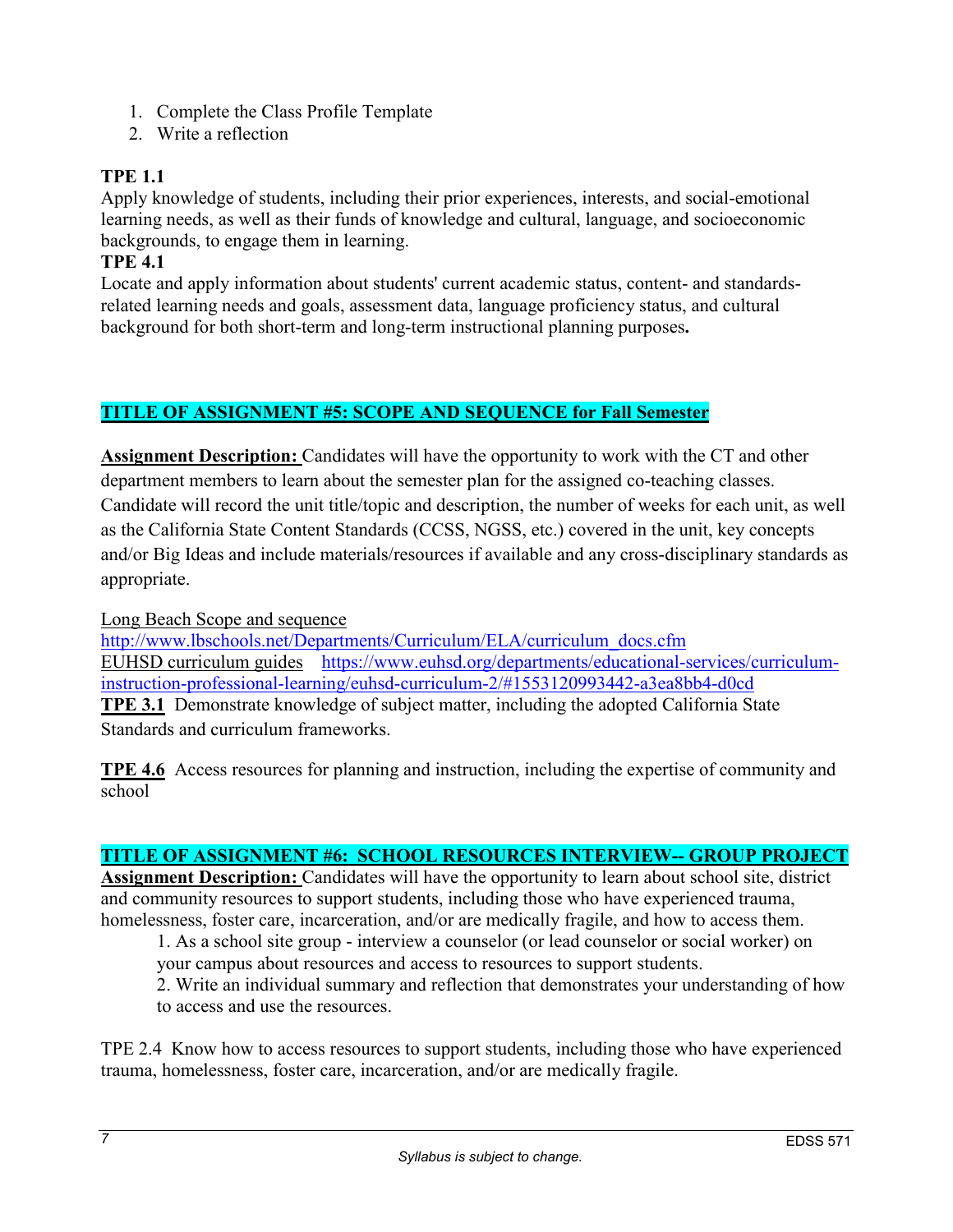# **FORMS AND SAMPLES:**

**TEMPLATE #1 Collegial Conversation with your CT**

**TEMPLATE #2 Lesson Plan Projection - LPP**

**TEMPLATE #3 Reflection Log**

**TEMPLATE #4 Class Profile**

**TEMPLATE #5 Scope and Sequence**

**TEMPLATE #6 School Resources**

### **Title of Assignment #1: COLLEGIAL CONVERSATION**

**Submit the Template and Reflection to your US on Cougar Courses** 

TPE 3.4 Individually and through consultation and collaboration with other educators and members of the larger school community, plan for effective subject matter instruction and use multiple means of representing, expressing, and engaging students to demonstrate their knowledge.

TPE 6.5 Demonstrate professional responsibility for all aspects of student learning and classroom management, including responsibility for the learning outcomes of all students, along with appropriate concerns and policies regarding the privacy, health, and safety of students and families. Beginning teachers conduct themselves with integrity and model ethical conduct for themselves and others.

**Assignment Description:** At the beginning of each semester, candidate will conduct an interview/collegial conversation with the CT in order to be able to understand the professional responsibility for all aspects of student learning and classroom management, including learning outcomes for all students in the co-teaching model in the assigned classroom. The candidate will use this information for consultation and collaboration throughout the semester to plan for effective subject matter instruction.

**#1** Schedule a Collegial Conversation/Interview with the cooperating teacher and submit the Collegial Conversation Template, with notes/responses to the US on Cougar Courses.

**#2** Write a reflection that demonstrates your understanding of your professional responsibility. What is your plan for continuing the collaboration? Include with the Template and submit to the US on Cougar Courses.

| Scoring areas    | 3                                                                               | 2                                                                                                                                                                                                                        |                                                             |
|------------------|---------------------------------------------------------------------------------|--------------------------------------------------------------------------------------------------------------------------------------------------------------------------------------------------------------------------|-------------------------------------------------------------|
| Completeness     | All areas are<br>filled out with<br>appropriate<br>notes                        | All areas are filled out                                                                                                                                                                                                 | Information<br>missing                                      |
| Process fidelity | + Candidate<br>adds additional<br>questions                                     | Instructions have been followed and<br>information reflects meaningful<br>conversation to lead to successful co-<br>teaching                                                                                             | Instructions not<br>followed.<br>information too<br>qeneral |
| Reflection       | + Plan for on-<br>going<br>collaboration<br>with<br>department as<br>well as CT | Summary reflects understanding of<br>professional responsibility by<br>identifying plans and actions to take for<br>addressing student learning, safety<br>and overall success as well as co-<br>teaching collaboration. | Information too<br>general                                  |

### **Scoring Rubric: Collegial Conversation (must meet at 2 or 3)**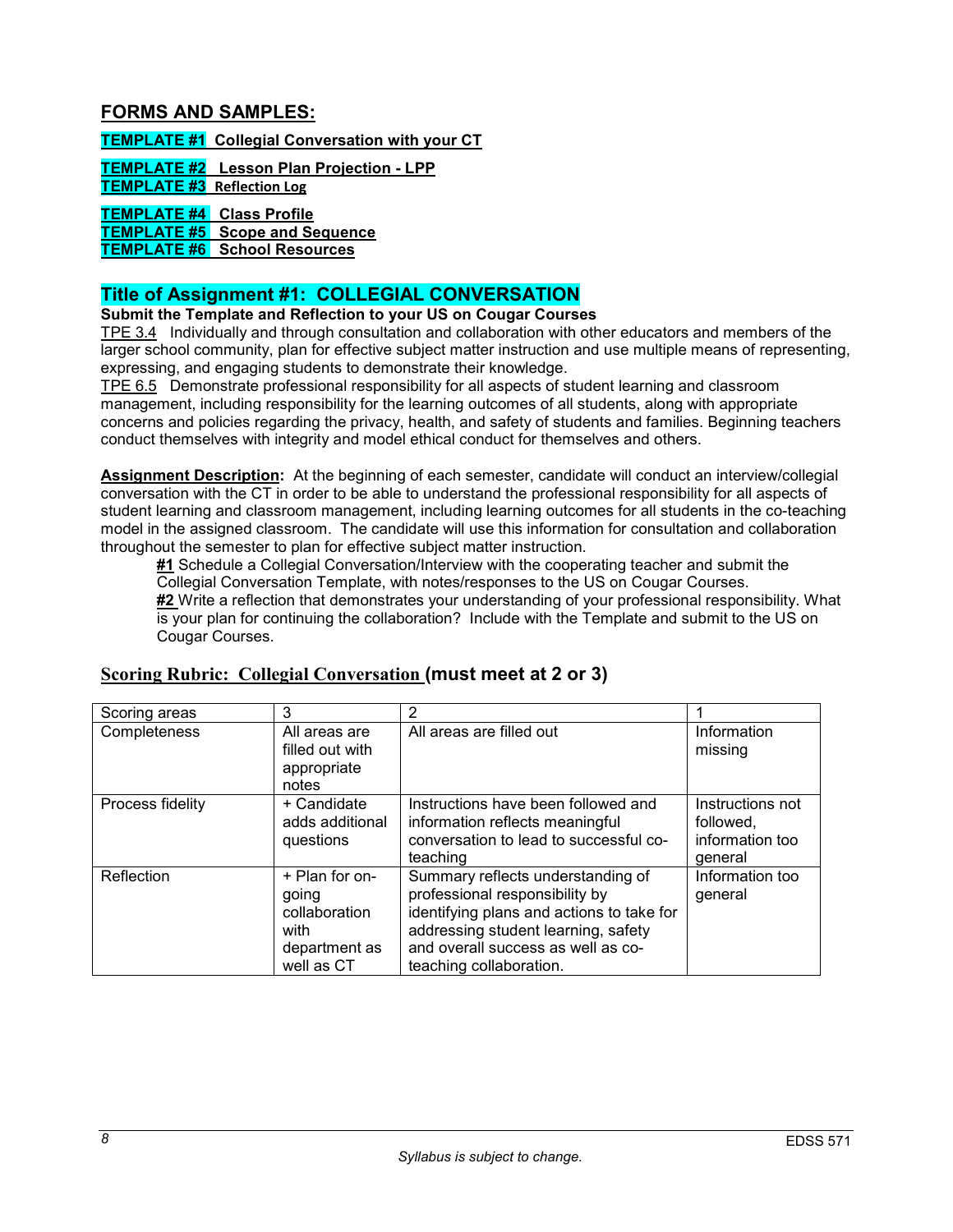# **TEMPLATE #1 Collegial Conversation with your CT**

### **AKA "Prenuptial Conversation" Issues for Discussion and Planning**

Time for Planning

- How much time do we need?
- Where will we find the time that we need?
- How will we use our time together?
- What records can we keep to facilitate our planning?

### **Instruction**

- What content will we include?
- Who plans for what content?
- How will we share teaching responsibility?
- Who adapts the curriculum and instructional and assessment procedures for select students?
- What are our strengths in the area of instruction and assessment?
- How will the content be presented -- will one person teach and the other(s) arrange and facilitate follow-up activities, or will all members share in the teaching of the lesson?
- How will we arrange to share our expertise? How can we arrange to observe one another and practice peer coaching?
- Do we rotate responsibilities?
- How will we assess the effectiveness of our instruction?

### Student Behavior

- If we could each have only three class rules, what would those be?
- Who decides on the disciplinary procedures?
- Who carries out the disciplinary procedures and delivers the consequences?
- How will we be consistent in dealing with behavior?
- How will we proactively addressing behavior?

**Communication** 

- What types and frequency of communication do we each like to have with parents?
- How will we explain this collaborative teaching arrangement to the parents?
- Who will communicate with parents? Will there be shared responsibility for communication with parents of students with identified special education and other specialized needs, or will particular members of co-teaching team have this responsibility?
- What types and frequency of communication do we each like to have with students?
- Who will communicate with students?
- How will we ensure regular communication with each other?
- Who communicates with administrators?

### **Evaluation**

- How will we monitor students' progress?
- How will we assess and grade student performance?
- Who evaluates which group of students -- do team members collaborate in evaluating all students' performances, or is each team member primarily responsible for evaluating a subset of students?

### Logistics

- How will we explain our co-teaching arrangement to the students and convey that we are equals in the classroom?
- How will we refer to each other in front of the students?
- How will teacher space be shared?
- How will the room be arranged?
- Who completes the paperwork for students identified as eligible for special education?
- How is the decision made to expand or contract team membership?
- How will a balance of decision-making power be maintained among co-teachers?

# **REFLECTION:**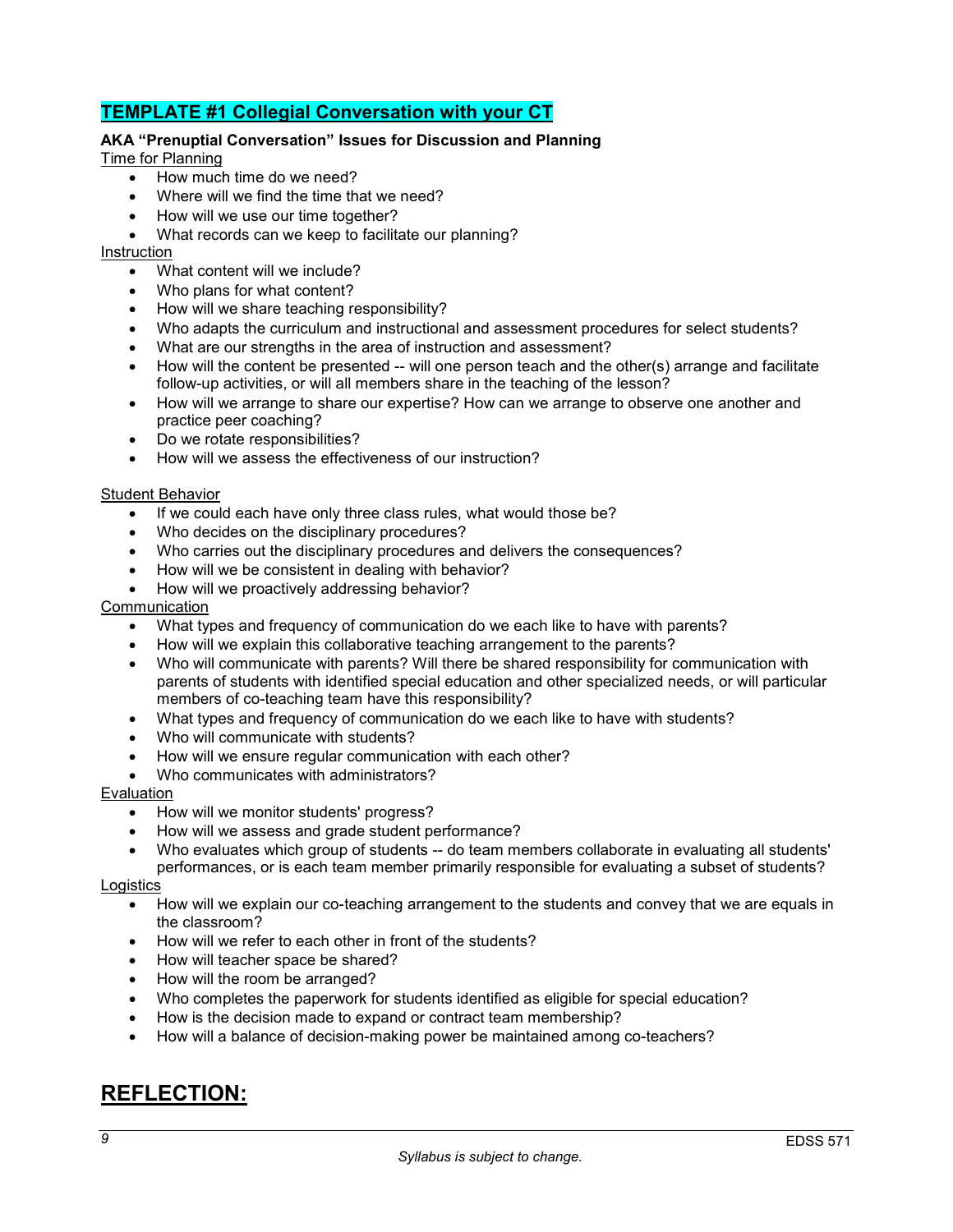# **Title OF ASSIGNMENT #2 (on-going): LESSON PLAN PROJECTION, weekly plans**

**Submit the Template to your US on Cougar Courses every two weeks**

**Assignment Description:** Candidates will meet with the CT each Friday (or convenient day) to discuss planning and instruction for the following 2 weeks (including information for Monday) to facilitate student understanding of subject matter and any necessary accommodations or modifications. Candidate will then complete the Lesson Plan Projection template and submit 2 one-week templates to the US each two weeks by Sunday before the week of instruction (see calendar). Submit to US on Cougar Courses.

TPE 3.2 Use knowledge about students and learning goals to organize the curriculum to facilitate student understanding of subject matter, and make accommodations and/or modifications as needed to promote student access to the curriculum.

# **Scoring Rubric: Lesson Plan Projection (must meet at 2 or 3)**

| Scoring areas    |                                                                                        |                                 |                              |
|------------------|----------------------------------------------------------------------------------------|---------------------------------|------------------------------|
| Completeness     | All areas are filled out   All areas are filled out<br>with appropriate<br>information |                                 | Information<br>missing       |
| Process fidelity | Instructions have<br>been followed with<br>appropriate and<br>accurate information     | Instructions have been followed | Instructions not<br>followed |

# **TEMPLATE #2 Lesson Plan Projection**

| <b>DATES</b>    | <b>AGENDA/PLAN (What, How, Why)</b>                                                                                    | NOTES/ideas/reflection |
|-----------------|------------------------------------------------------------------------------------------------------------------------|------------------------|
| <b>Monday</b>   | Lesson Title (What):<br>(How)<br>Anticipatory set<br>Strategies/activities<br>Assessment/s<br>Purpose of lesson (Why); |                        |
| <b>Tuesday</b>  | Lesson Title (What):<br>(How)<br>Anticipatory set<br>Strategies/activities<br>Assessment/s<br>Purpose of lesson (Why); |                        |
| Wednesday       | Lesson Title (What):<br>(How)<br>Anticipatory set<br>Strategies/activities<br>Assessment/s<br>Purpose of lesson (Why); |                        |
| <b>Thursday</b> | Lesson Title (What):<br>(How)<br>Anticipatory set<br>Strategies/activities<br>Assessment/s                             |                        |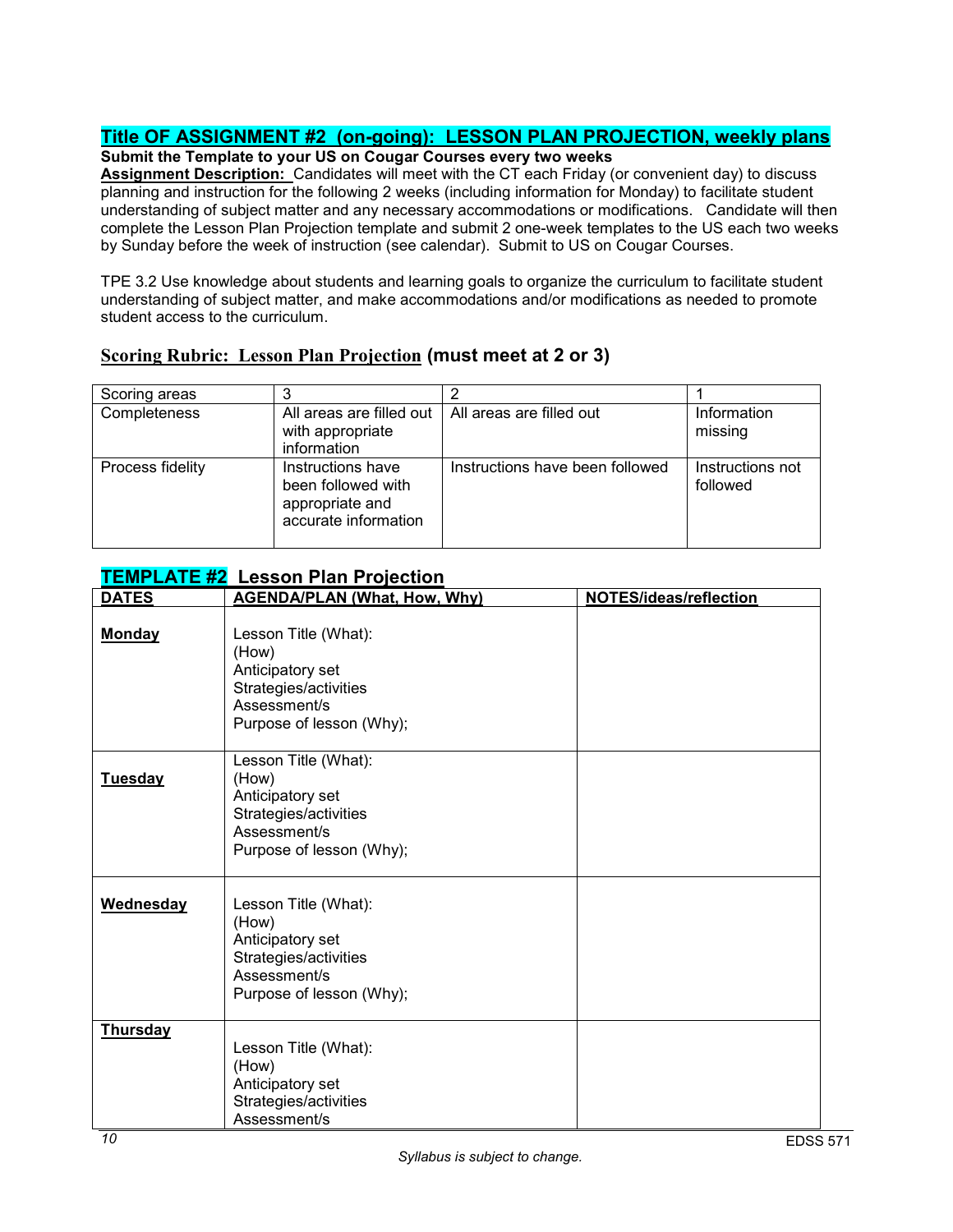|               | Purpose of lesson (Why);                                                                                               |  |
|---------------|------------------------------------------------------------------------------------------------------------------------|--|
| <b>Friday</b> | Lesson Title (What):<br>(How)<br>Anticipatory set<br>Strategies/activities<br>Assessment/s<br>Purpose of lesson (Why); |  |

# **TITLE OF ASSIGNMENT #3 (on-going): REFLECTION LOG Monthly**

### **Submit the Template to your US on Cougar Courses each month**

**Assignment Description:** Candidates will complete the Reflection Log Template monthly including a positive highlight, challenge and goal for the next month for improving instruction and student learning. In addition, candidate will reflect on co-teaching with your CT and how you will continue to refine your coteaching skills.

TPE 6.1 Reflect on their own teaching practice and level of subject matter and pedagogical knowledge to plan and implement instruction that can improve student learning

### **Scoring Rubric: Reflection Log (must meet at 2 or 3)**

| Scoring areas    | 3                                                                            | 0                                                   |                              |
|------------------|------------------------------------------------------------------------------|-----------------------------------------------------|------------------------------|
| Completeness     | All areas are filled out with<br>appropriate information                     | All areas are filled out                            | Information<br>missing       |
| Process fidelity | Instructions have been<br>followed with appropriate<br>information           | Instructions have been<br>followed                  | Instructions not<br>followed |
| Summary          | + commitment to<br>continuous improvement<br>and use of co-teaching<br>model | Reflection demonstrates<br>candidate self-awareness | Reflection too<br>general    |

## **TEMPLATE #3 Teacher Candidate CP Reflection Log (must meet at 2 or 3)**

Name: \_\_\_\_\_\_\_\_\_\_\_\_\_\_\_\_\_\_\_\_\_\_ Weeks: \_\_\_\_\_\_\_\_\_ Date: \_\_\_\_\_\_\_\_\_\_\_\_\_\_\_\_\_\_\_\_\_\_\_\_\_

Directions: Email this reflection to your US once a month – see calendar.

**What was a positive highlight in your teaching during this time?**

**What was your biggest challenge?**

### **What aspect of teaching do you hope to work on or refine for the next month?**

Check the co-teaching models you have used during this reporting time.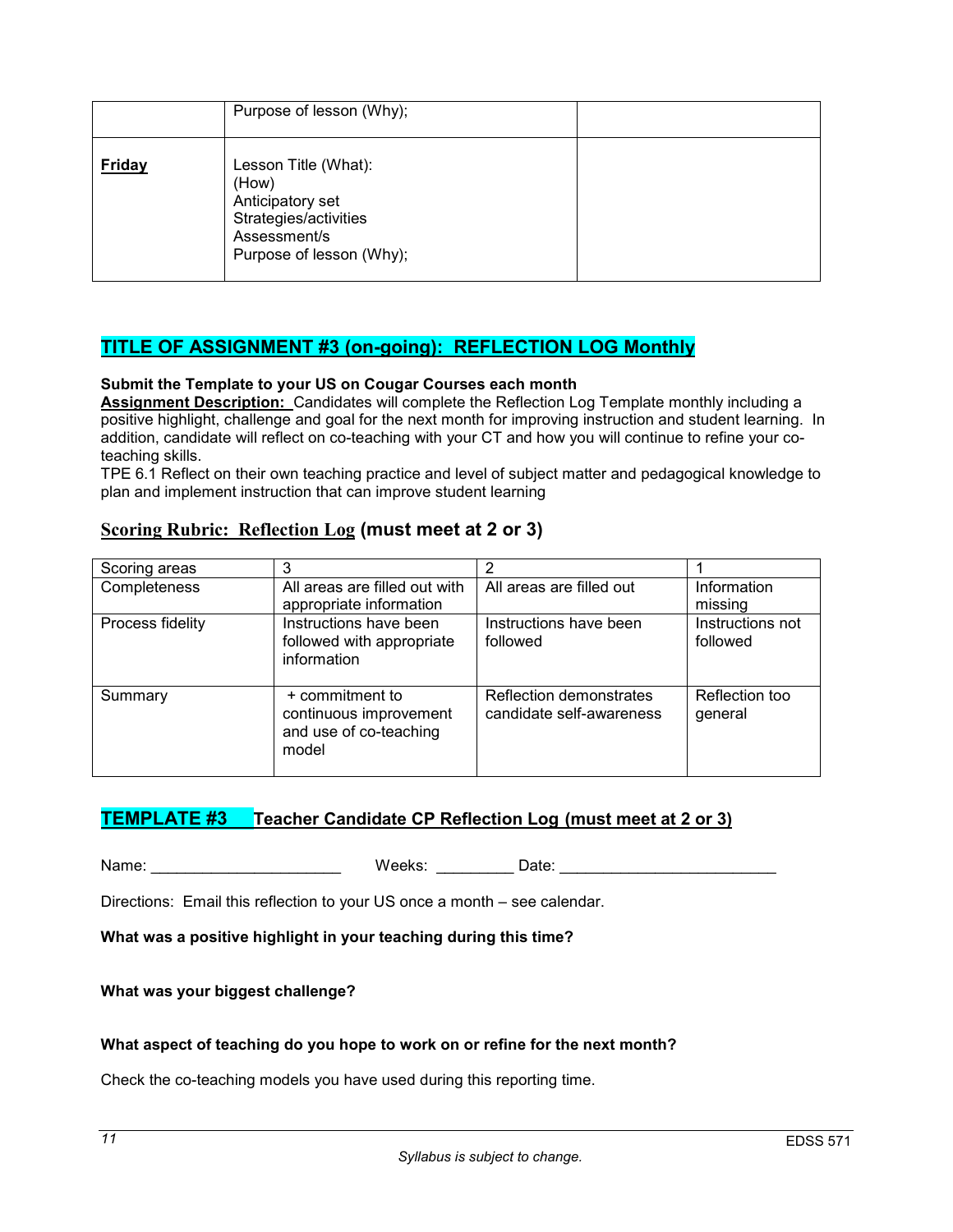| Co-teaching<br>Model Used | Frequently | Occasionally | Not yet |
|---------------------------|------------|--------------|---------|
| Supportive                |            |              |         |
| Complementary             |            |              |         |
| Parallel                  |            |              |         |
| Team                      |            |              |         |

Do you need to speak with the University Supervisor YES **NO** 

# **TITLE OF ASSIGNMENT #4 – CLASS PROFILE-CONTEXT FOR LEARNING**

**Assignment Description:** This assignment will allow you to gain knowledge of your students, including prior experiences, interests and social-emotional learning needs, current academic status, content- and standards-related learning needs and goals, assessment data, language proficiency status, and cultural background, as well as their funds of knowledge, for both short-term and long-term instructional planning purposes and to engage them in learning.

### **TPE 1.1**

Apply knowledge of students, including their prior experiences, interests, and social-emotional learning needs, as well as their funds of knowledge and cultural, language, and socioeconomic backgrounds, to engage them in learning.

### **TPE 4.1**

Locate and apply information about students' current academic status, content- and standards-related learning needs and goals, assessment data, language proficiency status, and cultural background for both short-term and long-term instructional planning purposes

- 1. Using the modified (CalTPA) Template below fill out the general information about the school site and your assigned classes (2). After gathering student information, fill out the student portion of the Template for **ALL** students in **ALL** of your co-teaching classes. (NOTE: This is different from the CalTPA requirement but will help you complete the information for CalTPA.) You must use all of the following to gather information:
	- Student Survey that includes general student information and interests
	- Learning Styles and learning modalities information VAK (could be part of the survey or an additional activity)
	- Information from ELPAC about language levels
	- Information about identified student learning challenges covered by an IEP, 504 and other special education needs, such as GATE as well as required and suggested accommodations /modifications
		- Other learning needs (e.g. struggling reader, non-Standard English learner)

Complete the Template with as much information as possible by the due date and continue to update as more information is gathered or changes occur. Include a copy of the survey (developed in EDSS 511) and any other data gathering form or format with your Template submission to your University Supervisor on Cougar Courses.

2. Based on the information you have gathered, write a summary/reflection (1-2 pages) of things that need to be considered for planning and instruction *for each class* (e.g. English language learners,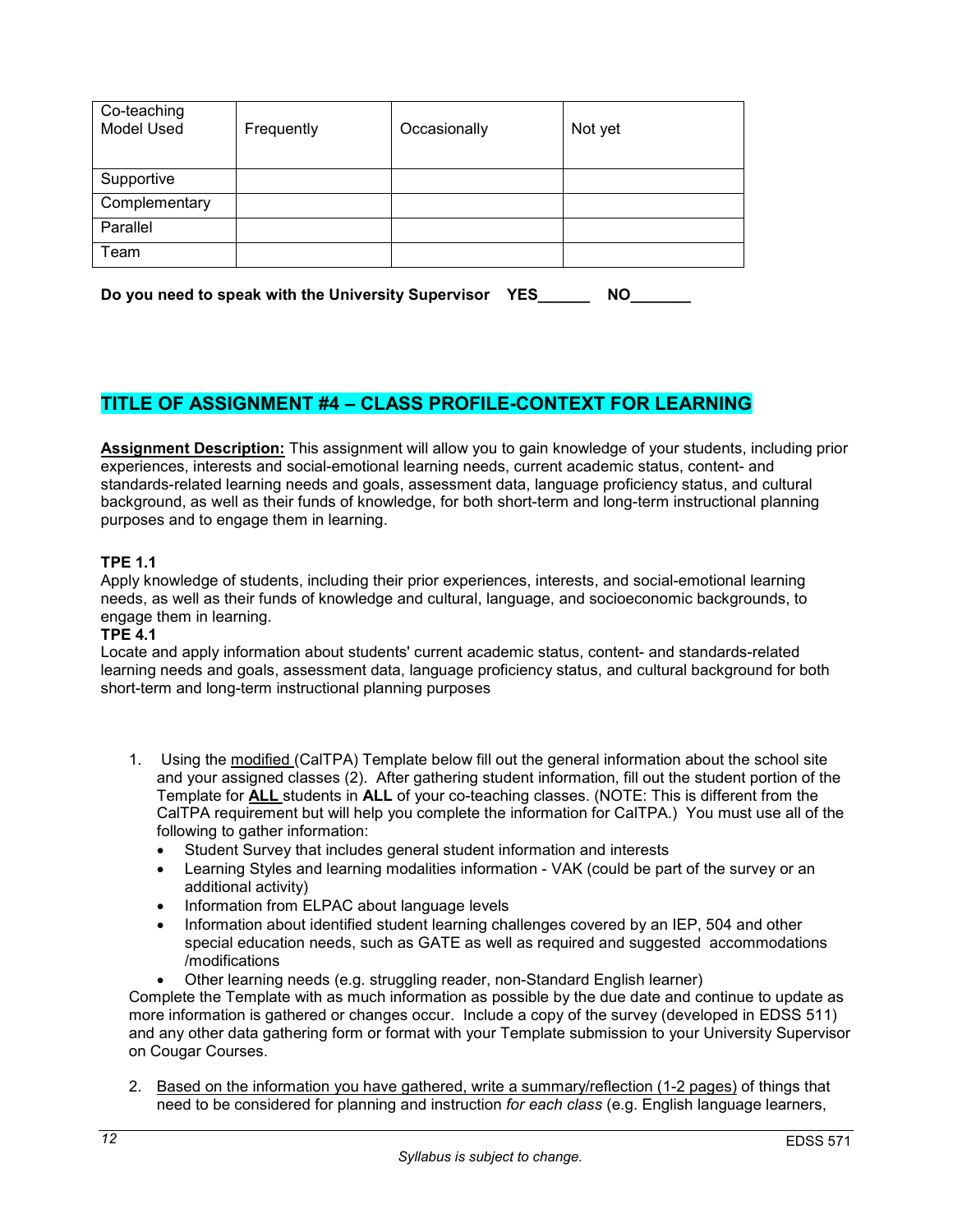gifted students needing greater support or challenge, students with Individualized Education Programs [IEPs] or 504 plans, struggling readers, underperforming students or those with gaps in academic knowledge.) What are the required or needed supports, accommodations, or modifications for your students, as well as possible UDL strategies that will inform your planning and instruction for units and lessons during the semester. As needed, consult with your cooperating teacher. Submit your reflection to your US on Cougar Courses.

| Scoring areas      | 3                                                                                 | 2                                                                                                                                                                                                                              |                                                                                          |
|--------------------|-----------------------------------------------------------------------------------|--------------------------------------------------------------------------------------------------------------------------------------------------------------------------------------------------------------------------------|------------------------------------------------------------------------------------------|
| Completeness       | All areas are filled out<br>with appropriate<br>information                       | All areas are filled out                                                                                                                                                                                                       | Information<br>missing                                                                   |
| Process fidelity   | Additional information<br>gathering activities                                    | Instructions have been followed<br>and data meet expectations<br>with all required elements and<br>all materials included                                                                                                      | Instructions not<br>followed                                                             |
| <b>Strategies</b>  | Additional ideas to be<br>explored                                                | Selection of differentiated and<br>UDL strategies is appropriate<br>for the groups of students being<br>served as described in the<br>profile                                                                                  | Strategies not<br>appropriate                                                            |
| Summary/Reflection | How candidate will<br>regularly reflect on<br>student progress or<br>make changes | Summary reflects use of data<br>and thoughtful application of<br>information for all student<br>groups and how it is used to<br>inform planning including<br>possible groupings and pair<br>assignments plus<br>accommodations | Summary<br>leaves out<br>groups and/or<br>other pertinent<br>information; too<br>general |

### **Scoring Rubric: Class Profile and Context for Learning Rubric (must meet at 2 or 3)**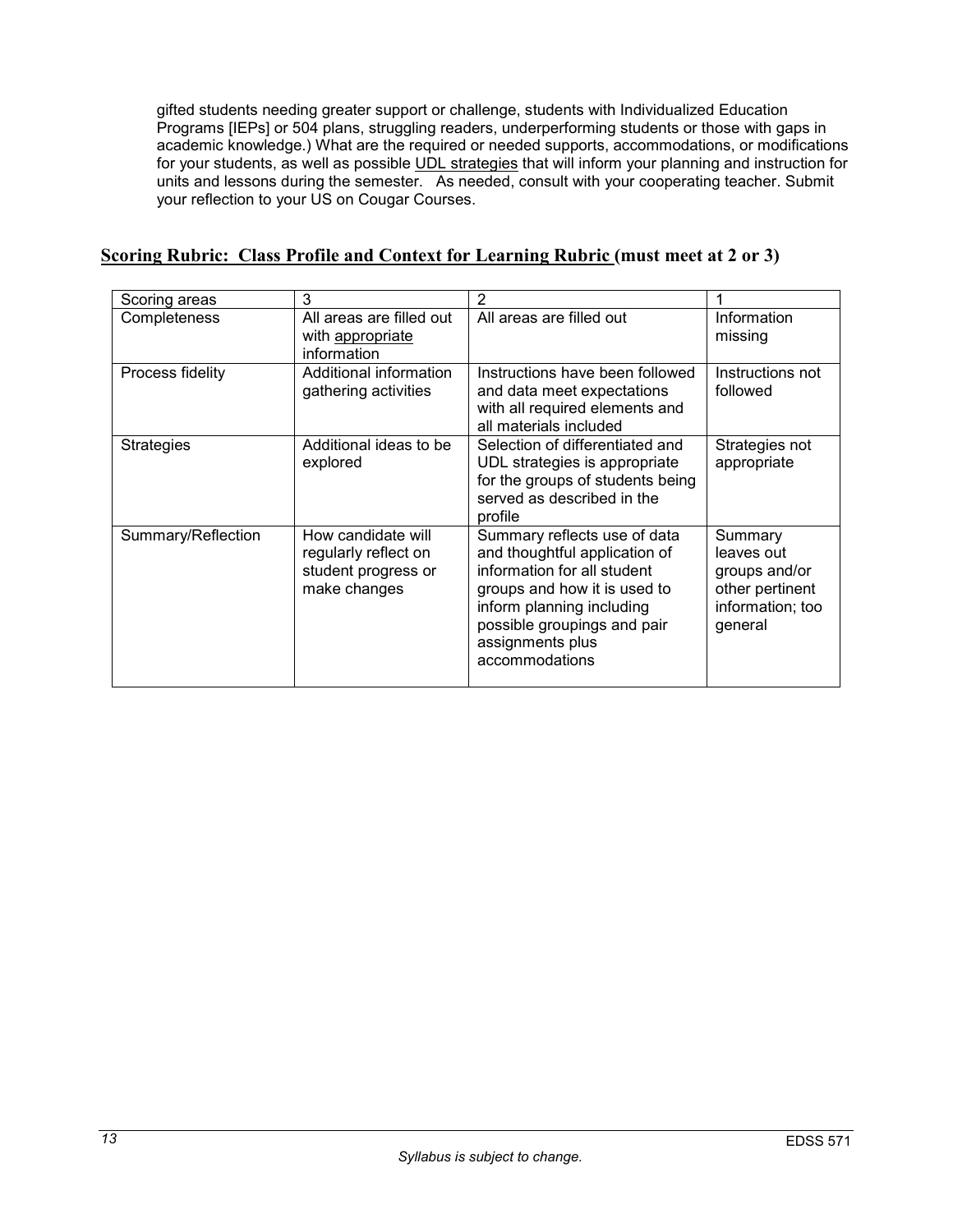# **TEMPLATE #4 CLASS PROFILE: CONTEXT FOR LEARNING INFORMATION**

# **(Modified from CalTPA)**

.

Name \_\_\_\_\_\_\_\_\_\_\_\_\_\_\_\_\_\_ School \_\_\_\_\_\_\_\_\_\_\_\_\_\_\_\_ Semester \_\_\_\_\_\_\_\_\_\_\_

### **About the School Where You Are Teaching**

1. In what type of school do you teach? (Type an "X" next to the appropriate description; if "other" applies, provide a brief description.)

Middle school: High school: \_\_\_\_\_ Other (please describe):

| Urban:    |  |
|-----------|--|
| Suburban: |  |
| Rural:    |  |

- 2. List any special features of your school or classroom setting (e.g., charter, co-teaching, themed magnet, remedial course, honors course) that will affect your teaching in this learning segment.
- 3. Describe any district, school, or cooperating teacher requirements or expectations that might affect your planning or delivery of instruction, such as required curricula, pacing plan, use of specific instructional strategies, or standardized tests.

### **About the Class**

- 1. What is the name of this course?
- 2. What is the length of the course? (Type an "X" next to the appropriate description; if "other" applies, provide a brief description.)

One semester: One year: Other (please describe):

- 3. What is the class schedule (e.g., 50 minutes every day, 90 minutes every other day)?
- 4. Is there any ability grouping or tracking in subject area? If so, please describe how it affects your class.
- 5. Identify any textbook or instructional program you primarily use for subject area instruction. If a textbook, please provide the title, publisher, and date of publication.
- 6. List other resources (e.g., electronic white board, graphing calculators, online resources) you use for subject area instruction in this class.

### **About the Students in the Class**

- 1. Grade-level composition (e.g., all seventh grade; 2 sophomores and 30 juniors):
- 2. Number of
	- $\blacksquare$  students in the class:
	- **nales:** females:

3. Complete your Class Profile & the Summary of your Students with Special Learning Needs **Chart**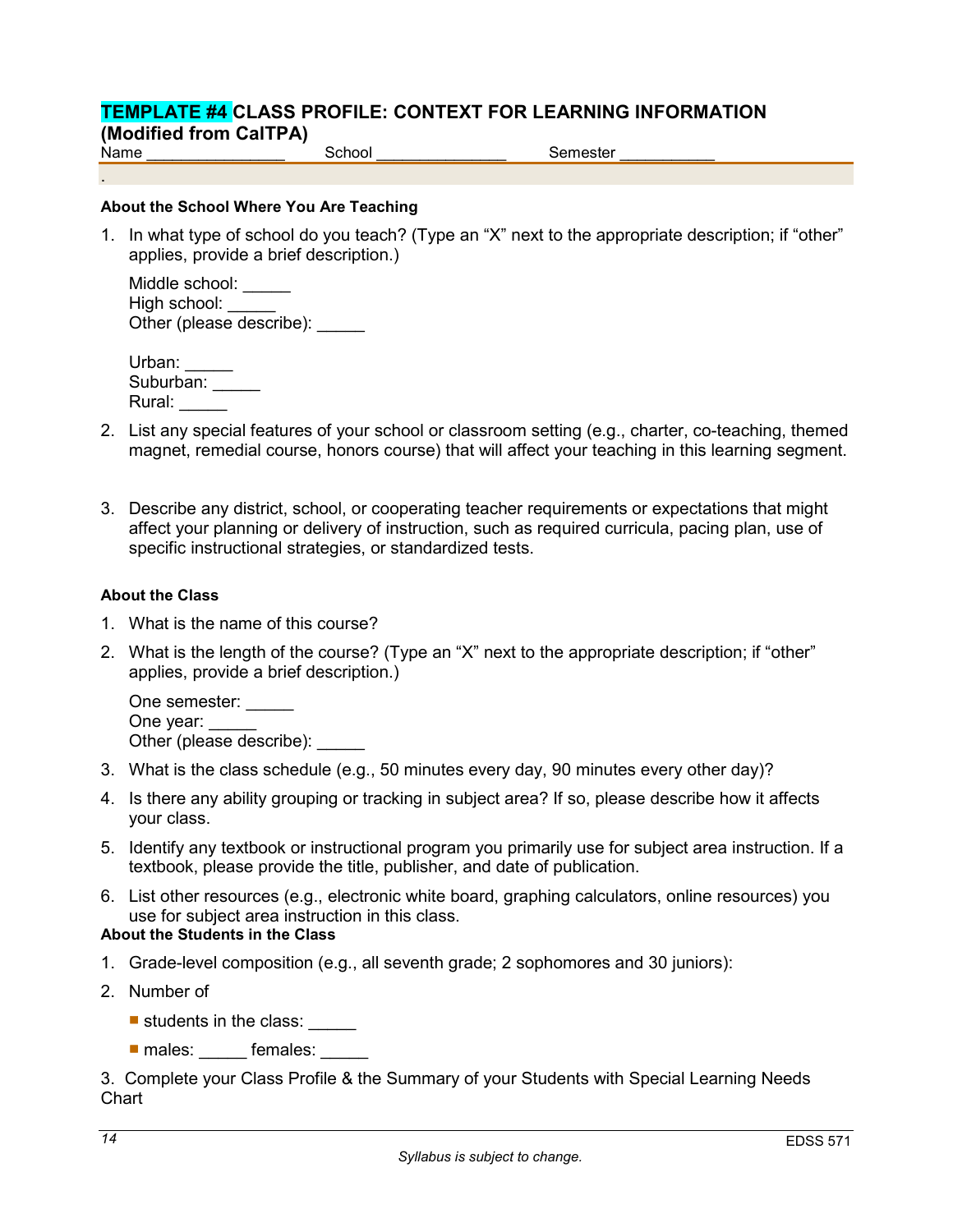a. Create a Class Profile with information on each of your students. Use Chart below.

| <b>Student</b><br><b>Name</b><br>(ALL<br>students) | <b>ELPAC</b><br>Level                                                                                                                                 | IEP/504 Plans: | <b>Learning Profile</b><br>(VAK) and MI  | <b>Readiness level</b>        | <b>Interests/Notes</b>            |
|----------------------------------------------------|-------------------------------------------------------------------------------------------------------------------------------------------------------|----------------|------------------------------------------|-------------------------------|-----------------------------------|
| Example:<br>Jose                                   | <b>ELPAC</b><br>Level:<br>emerging                                                                                                                    |                | Visual:<br>Athletic-movement             | Struggling speaker,<br>reader | Skateboarding;<br>Shy             |
| Example:<br>Nancy                                  |                                                                                                                                                       |                | <b>Auditory; MI-</b><br>interpersonal    | At grade level                | Drama; likes to share in<br>class |
|                                                    |                                                                                                                                                       |                |                                          |                               |                                   |
|                                                    |                                                                                                                                                       |                | <b>EL Identified Students</b>            |                               |                                   |
|                                                    | <b>ELPAC levels</b><br><b>Number</b><br><b>Supports, Accommodations, Modifications, Pertinent</b><br><b>IEP Goals</b><br><b>of</b><br><b>Students</b> |                |                                          |                               |                                   |
|                                                    | Example: Emerging                                                                                                                                     | 2              | Vocabulary scaffolding, additional texts |                               |                                   |
|                                                    |                                                                                                                                                       |                |                                          |                               |                                   |
|                                                    |                                                                                                                                                       |                |                                          |                               |                                   |
|                                                    |                                                                                                                                                       |                |                                          |                               |                                   |

b. Complete the chart below to summarize required or needed supports, accommodations, or modifications for your students that will affect your instruction in this learning segment. As needed, consult with your cooperating teacher to complete the chart. Some rows have been completed in italics as examples. Use as many rows as you need.

| <b>Students with Specific Learning Needs</b>          |                                               |                                                                                   |  |  |
|-------------------------------------------------------|-----------------------------------------------|-----------------------------------------------------------------------------------|--|--|
| <b>IEP/504 Plans:</b><br><b>Classifications/Needs</b> | <b>Number</b><br><b>of</b><br><b>Students</b> | <b>Supports, Accommodations, Modifications, Pertinent IEP</b><br>Goals            |  |  |
| Example: Visual<br>processing                         | 1                                             | Close monitoring, translating information in word problems<br>into sketches       |  |  |
|                                                       |                                               |                                                                                   |  |  |
|                                                       |                                               |                                                                                   |  |  |
|                                                       |                                               |                                                                                   |  |  |
| <b>Other Learning Needs</b>                           | <b>Number</b><br><b>of</b><br><b>Students</b> | <b>Supports, Accommodations, Modifications</b>                                    |  |  |
| Example: Struggling<br>readers                        | 5                                             | Provide oral explanations for directions and simplified text for word<br>problems |  |  |
|                                                       |                                               |                                                                                   |  |  |
|                                                       |                                               |                                                                                   |  |  |
|                                                       |                                               |                                                                                   |  |  |

# **REFLECTION (1-2 pages**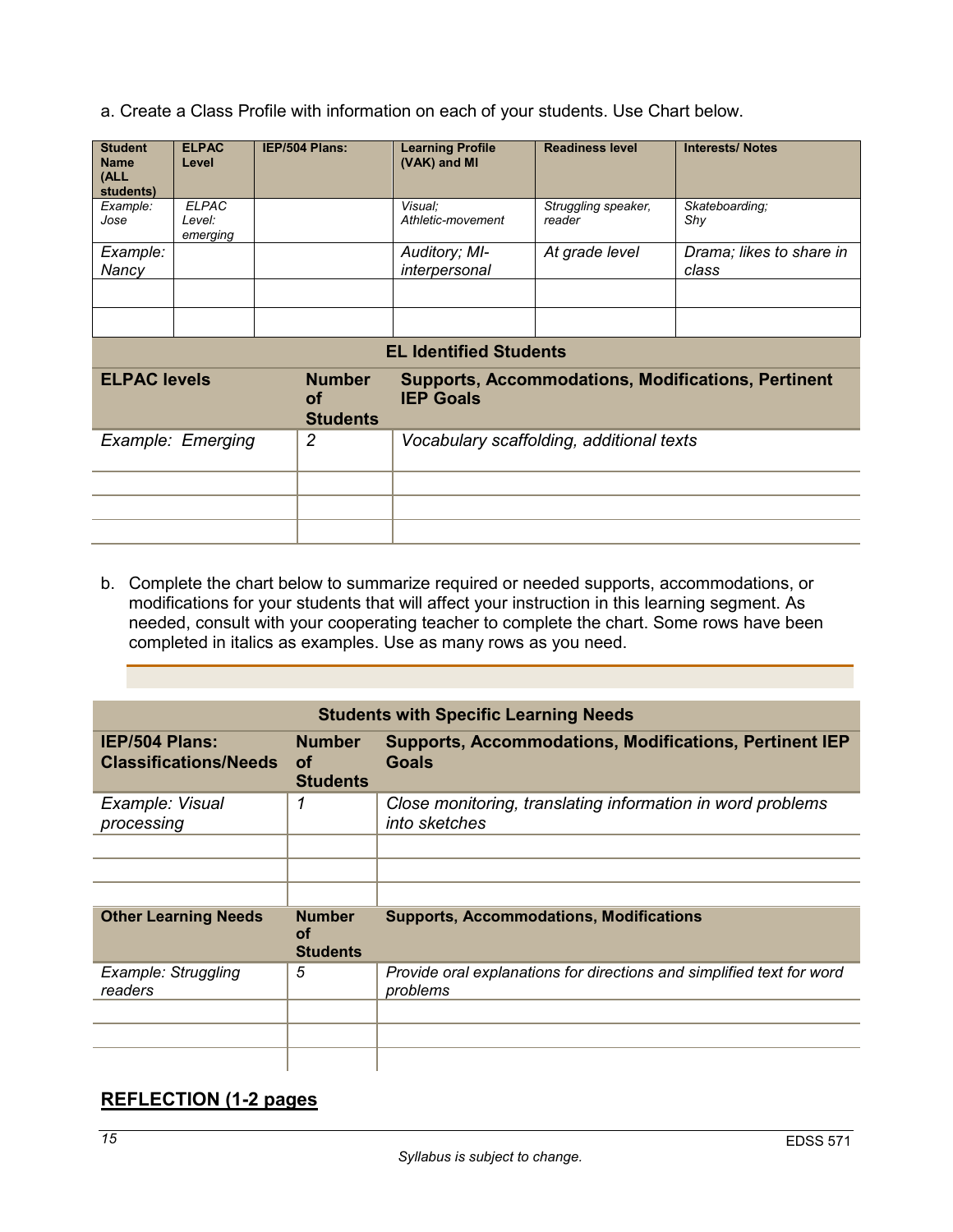# Title of Assignment #5: SEMESTER SCOPE AND SEQUENCE (curriculum mapping)

# **Submit the Template to your US on Cougar Courses**

**Assignment Description:** Using your CT and department members as resources, learn about the semester plan for your co-teaching class assignment. Record the unit title/topic and description, the number of weeks for each unit, the California State Content Standards (CCSS, NGSS, etc.) covered in the unit, key concepts and/or Big Ideas and include materials/resources if available and any cross-disciplinary standards as appropriate (see ELA model below). Use the Template and make sure all 18 weeks of the semester are covered in the table. Adjust Template as necessary.

TPE 3.1 Demonstrate knowledge of subject matter, including the adopted California State Standards and curriculum frameworks.

TPE 4.6 Access resources for planning and instruction, including the expertise of community and school colleagues through in person or virtual collaboration, co-teaching, coaching, and/or networking.

| Scoring areas    | 3                                                                                                                                                                             | 2                                                                                                             |                              |
|------------------|-------------------------------------------------------------------------------------------------------------------------------------------------------------------------------|---------------------------------------------------------------------------------------------------------------|------------------------------|
| Completeness     | All areas are filled<br>out with appropriate                                                                                                                                  | All areas are filled out                                                                                      | Information missing          |
|                  | information                                                                                                                                                                   |                                                                                                               |                              |
| Process fidelity | Instructions have<br>been followed and<br>information reflects<br>projection for all 18<br>weeks of the<br>semester with units<br>and topics<br>appropriate for the<br>course | Instructions have been followed<br>and information reflects<br>projection for all 18 weeks of the<br>semester | Instructions not<br>followed |
| <b>Standards</b> | + Additional                                                                                                                                                                  | Demonstrates knowledge of                                                                                     | Standards do not             |
| Alignment        | information to                                                                                                                                                                | content                                                                                                       | match unit topics            |
|                  | incorporate                                                                                                                                                                   | standards/frameworks/NGSS, etc.                                                                               |                              |
|                  | interdisciplinary                                                                                                                                                             | and CCSS standards by selecting                                                                               |                              |
|                  | goals with cross                                                                                                                                                              | appropriate standards for material                                                                            |                              |
|                  | curricular standards                                                                                                                                                          | covered in each unit                                                                                          |                              |

### **Scoring Rubric: Scope and Sequence (must meet at 2 or 3)**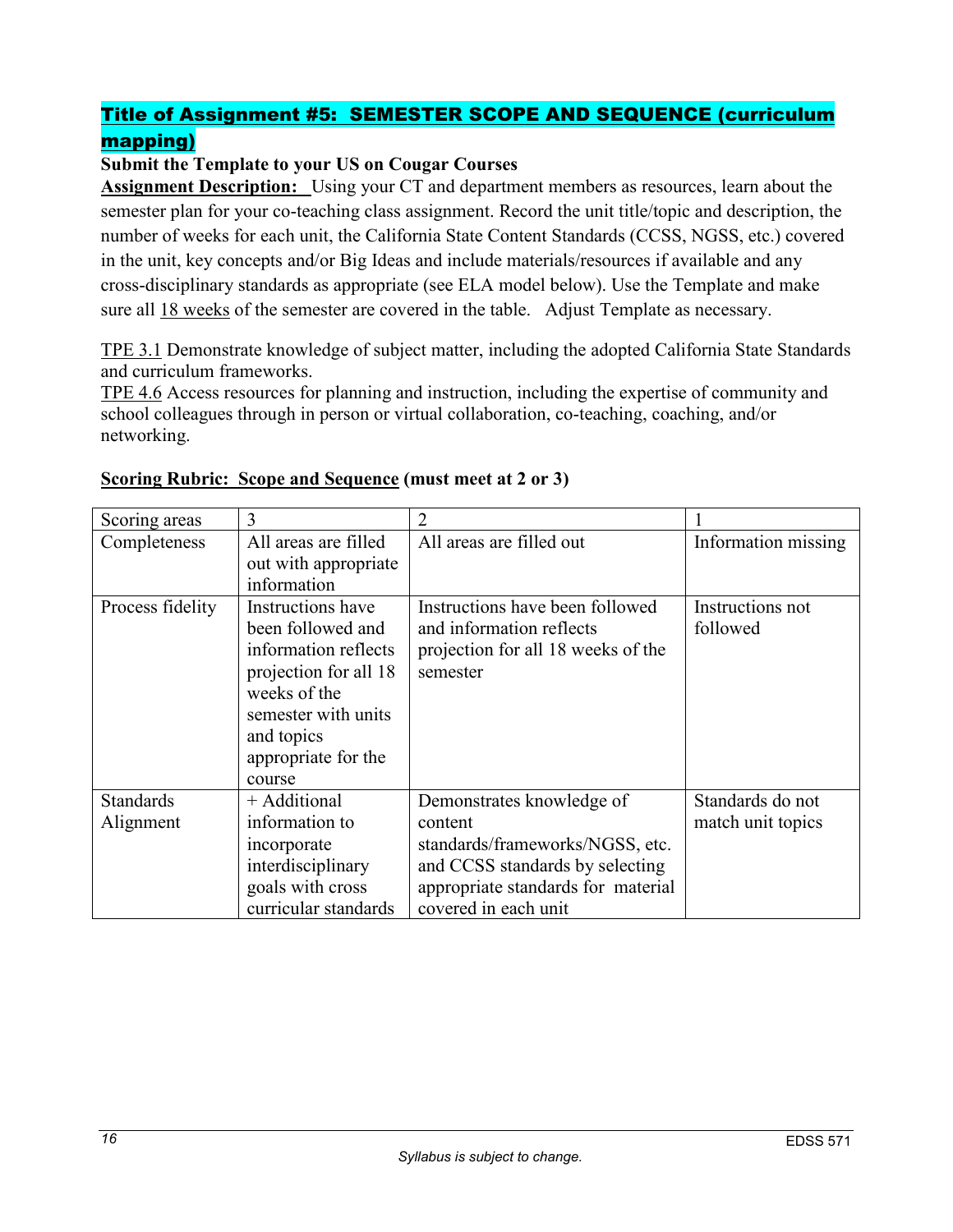| Unit Name / Number of Days or Weeks / Time                                                                                                                                                                                                                                                                                                                                                                                                                                                                                                                                                                                                                                                                                                                                                                                                                                                                                                                              | <b>Big Ideas / Topics / Key</b>                                                                                                                                                                                                                                                                                                                                                                                                                                                                                                                                            | Standards (may be used in mor                                                                                                                                                                                                                                                                                                                                                                                                                                                                                                                                                                                                                                                                                                                                                                                                                                                                                                                                                                                                                                                                                                                                                     |
|-------------------------------------------------------------------------------------------------------------------------------------------------------------------------------------------------------------------------------------------------------------------------------------------------------------------------------------------------------------------------------------------------------------------------------------------------------------------------------------------------------------------------------------------------------------------------------------------------------------------------------------------------------------------------------------------------------------------------------------------------------------------------------------------------------------------------------------------------------------------------------------------------------------------------------------------------------------------------|----------------------------------------------------------------------------------------------------------------------------------------------------------------------------------------------------------------------------------------------------------------------------------------------------------------------------------------------------------------------------------------------------------------------------------------------------------------------------------------------------------------------------------------------------------------------------|-----------------------------------------------------------------------------------------------------------------------------------------------------------------------------------------------------------------------------------------------------------------------------------------------------------------------------------------------------------------------------------------------------------------------------------------------------------------------------------------------------------------------------------------------------------------------------------------------------------------------------------------------------------------------------------------------------------------------------------------------------------------------------------------------------------------------------------------------------------------------------------------------------------------------------------------------------------------------------------------------------------------------------------------------------------------------------------------------------------------------------------------------------------------------------------|
| Period                                                                                                                                                                                                                                                                                                                                                                                                                                                                                                                                                                                                                                                                                                                                                                                                                                                                                                                                                                  | <b>Concepts</b>                                                                                                                                                                                                                                                                                                                                                                                                                                                                                                                                                            | than one unit)                                                                                                                                                                                                                                                                                                                                                                                                                                                                                                                                                                                                                                                                                                                                                                                                                                                                                                                                                                                                                                                                                                                                                                    |
| Unit $1 - 5$ weeks                                                                                                                                                                                                                                                                                                                                                                                                                                                                                                                                                                                                                                                                                                                                                                                                                                                                                                                                                      | Key Concept 1: Thematic                                                                                                                                                                                                                                                                                                                                                                                                                                                                                                                                                    | <b>California Common Core</b>                                                                                                                                                                                                                                                                                                                                                                                                                                                                                                                                                                                                                                                                                                                                                                                                                                                                                                                                                                                                                                                                                                                                                     |
| <b>Title and Description: Survival</b>                                                                                                                                                                                                                                                                                                                                                                                                                                                                                                                                                                                                                                                                                                                                                                                                                                                                                                                                  | Determine central ideas or                                                                                                                                                                                                                                                                                                                                                                                                                                                                                                                                                 | <b>Standards for</b>                                                                                                                                                                                                                                                                                                                                                                                                                                                                                                                                                                                                                                                                                                                                                                                                                                                                                                                                                                                                                                                                                                                                                              |
| Students will read at least 3 different types of writing                                                                                                                                                                                                                                                                                                                                                                                                                                                                                                                                                                                                                                                                                                                                                                                                                                                                                                                | themes of a text and analyze                                                                                                                                                                                                                                                                                                                                                                                                                                                                                                                                               | <b>English/Language Arts:</b>                                                                                                                                                                                                                                                                                                                                                                                                                                                                                                                                                                                                                                                                                                                                                                                                                                                                                                                                                                                                                                                                                                                                                     |
| genres (novel, short story-fiction, short story-non-                                                                                                                                                                                                                                                                                                                                                                                                                                                                                                                                                                                                                                                                                                                                                                                                                                                                                                                    | their development; summarize                                                                                                                                                                                                                                                                                                                                                                                                                                                                                                                                               | RL9-10.1 Cite strong and                                                                                                                                                                                                                                                                                                                                                                                                                                                                                                                                                                                                                                                                                                                                                                                                                                                                                                                                                                                                                                                                                                                                                          |
| fiction, newspaper article, blog, etc.) on the topic of<br>Survival.<br>Students will examine various literary and<br>$\bullet$<br>informational texts about what it means "to survive"<br>and what skills and knowledge are necessary to be<br>successful, according to various authors.<br>Students will examine how a message or theme is<br>$\bullet$<br>developed in writing, as well as understanding the<br>idea of 'Point of View' as presented in different types<br>of writing.<br>Students will examine the elements of an argument in<br>$\bullet$<br>order to craft a written argument and present an oral<br>argument in order to successfully complete an<br>argumentative essay and other performance tasks.<br><u>Selected materials (if available):</u><br>"Hope, Despair and Memory" by Elie Wiesel (1997)<br>Ten Survival Stories Too Incredible to Be real:<br>https://survivallife.com/amazing-true-survival-<br>stories/<br>Novel: Into the Wild | the key supporting details and<br>ideas<br>Key Concept 2: Reading<br>The use of rhetorical and<br>literary devices can enhance<br>writing and help to convey a<br>theme or message.<br>Key Concept 3: Writing<br>An effective argument contains<br>all of the elements of an<br>argument, is organized in a<br>logical manner, and uses word<br>choice and tone to create a<br>sense of seriousness and<br>authority.<br>Big Idea: People must tap into<br>many aspects of their<br>personality in order to survive<br>obstacles as well as a life-or-<br>death situation. | thorough textual evidence to<br>support analysis of what the text<br>RL9-10.2 Determine a theme or<br>central idea of a text and<br>analyze in detail its<br>development over the course of<br>the text, including how it<br>emerges and is shaped and<br>refined by specific details;<br>provide an objective summary<br>of the text.<br>RL9-10.6 Analyze a particular<br>point of view or cultural<br>experience reflected in a work<br>of literature from outside the<br>United States, drawing on a<br>wide reading of world literature.<br>W9-10.1 Write arguments to<br>support claims in an analysis of<br>substantive topics or texts,<br>using valid reasoning and<br>relevant and sufficient evidence<br><b>CCSS Reading Standards for</b><br><b>Literacy in History/social</b><br><u>science</u><br>HSSL.1 Cite specific textual<br>evidence to support analysis of<br>primary and secondary sources,<br>connecting insights gained from<br>specific details to an<br>understanding of the text as a<br>whole.<br>HSSL.6 Evaluate authors'<br>differing points of view on the<br>same historical event or issue<br>by assessing the authors'<br>claims, reasoning, and |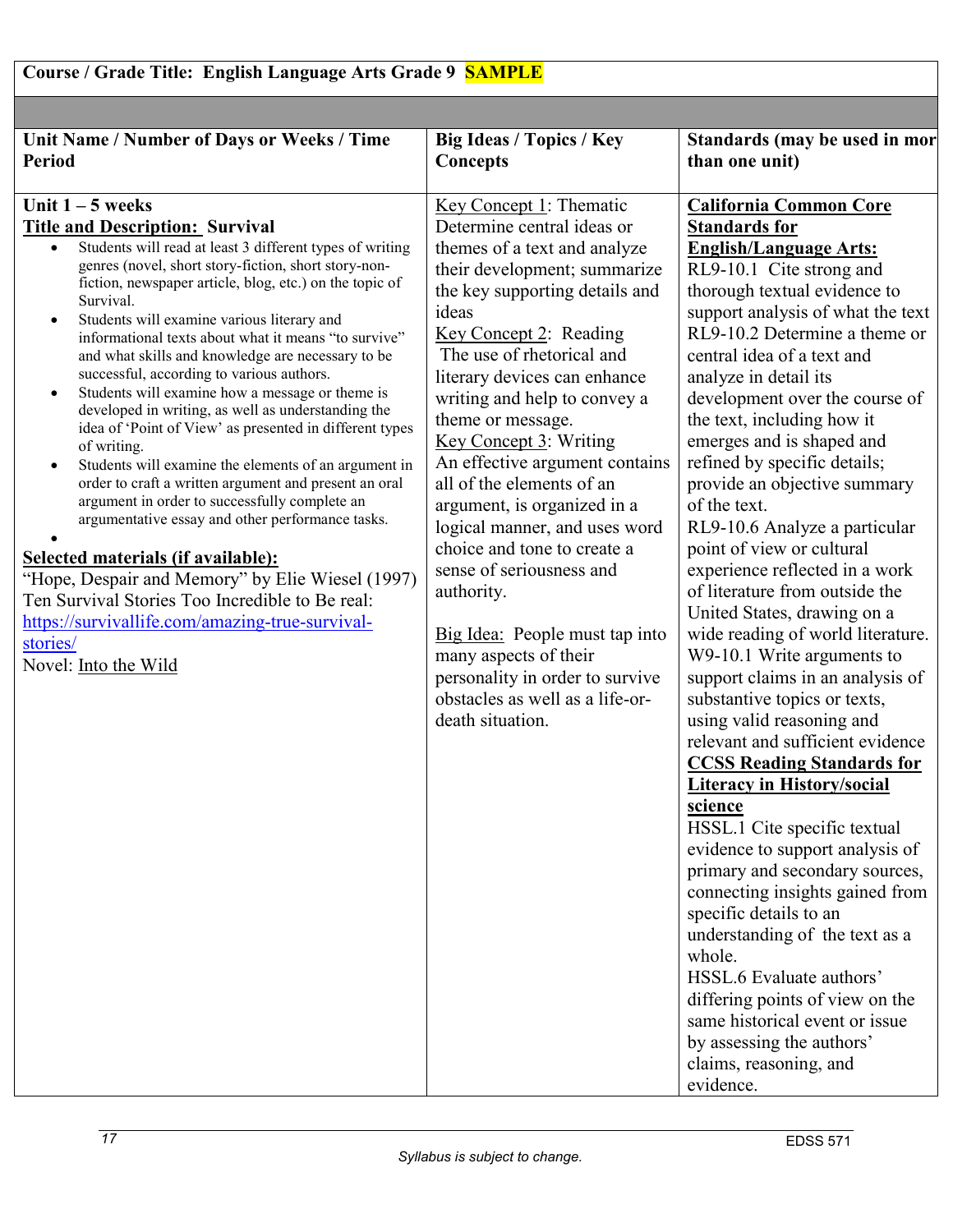# Template #5 – Scope and Sequence

**Course / Grade Title:**

| Unit 1 Name / Number of Days or Weeks / Time<br><b>Period</b> | <b>Big Ideas / Topics / Key</b><br>Concepts | <b>Standards</b> |
|---------------------------------------------------------------|---------------------------------------------|------------------|
| Unit 2 Name / Number of Days or Weeks / Time<br><b>Period</b> | <b>Big Ideas / Topics / Key</b><br>Concepts | <b>Standards</b> |
| Unit 3 Name / Number of Days or Weeks / Time<br><b>Period</b> | <b>Big Ideas / Topics / Key</b><br>Concepts | <b>Standards</b> |
| Unit 4 Name / Number of Days or Weeks / Time<br><b>Period</b> | <b>Big Ideas / Topics / Key</b><br>Concepts | <b>Standards</b> |
| Unit 5 Name / Number of Days or Weeks / Time<br><b>Period</b> | <b>Big Ideas / Topics / Key</b><br>Concepts | <b>Standards</b> |
| Unit 6 Name / Number of Days or Weeks / Time<br><b>Period</b> | <b>Big Ideas / Topics / Key</b><br>Concepts | <b>Standards</b> |

# TITLE OF ASSIGNMENT #6: SCHOOL RESOURCES INTERVIEW-- GROUP PROJECT

### **Submit the Template and Reflection to your US on Cougar Courses**

**Assignment Description:** Candidates will have the opportunity to learn about school site, district and community resources to support students, including those who have experienced trauma, homelessness, foster care, incarceration, and/or are medically fragile, and how to access them.

1. As a school site group - interview a counselor (or lead counselor or social worker) on your campus about resources and access to resources to support students, including those who have experienced trauma, homelessness, foster care, incarceration and/or are medically fragile. You will EACH fill out the Template and submit the information to your US on Cougar Courses.

2. Write an individual summary and reflection that demonstrates your understanding of how to access the resources, the school and district process and how you will incorporate this responsibility in your planning to include with your submission.

TPE 2.4 Know how to access resources to support students, including those who have experienced trauma, homelessness, foster care, incarceration, and/or are medically fragile.

### **Scoring Rubric: School Resources Interview (must meet at 2 or 3)**

| Scoring areas |                 |                          |             |
|---------------|-----------------|--------------------------|-------------|
| completeness. | All areas are   | All areas are filled out | Information |
|               | filled out with |                          | missing     |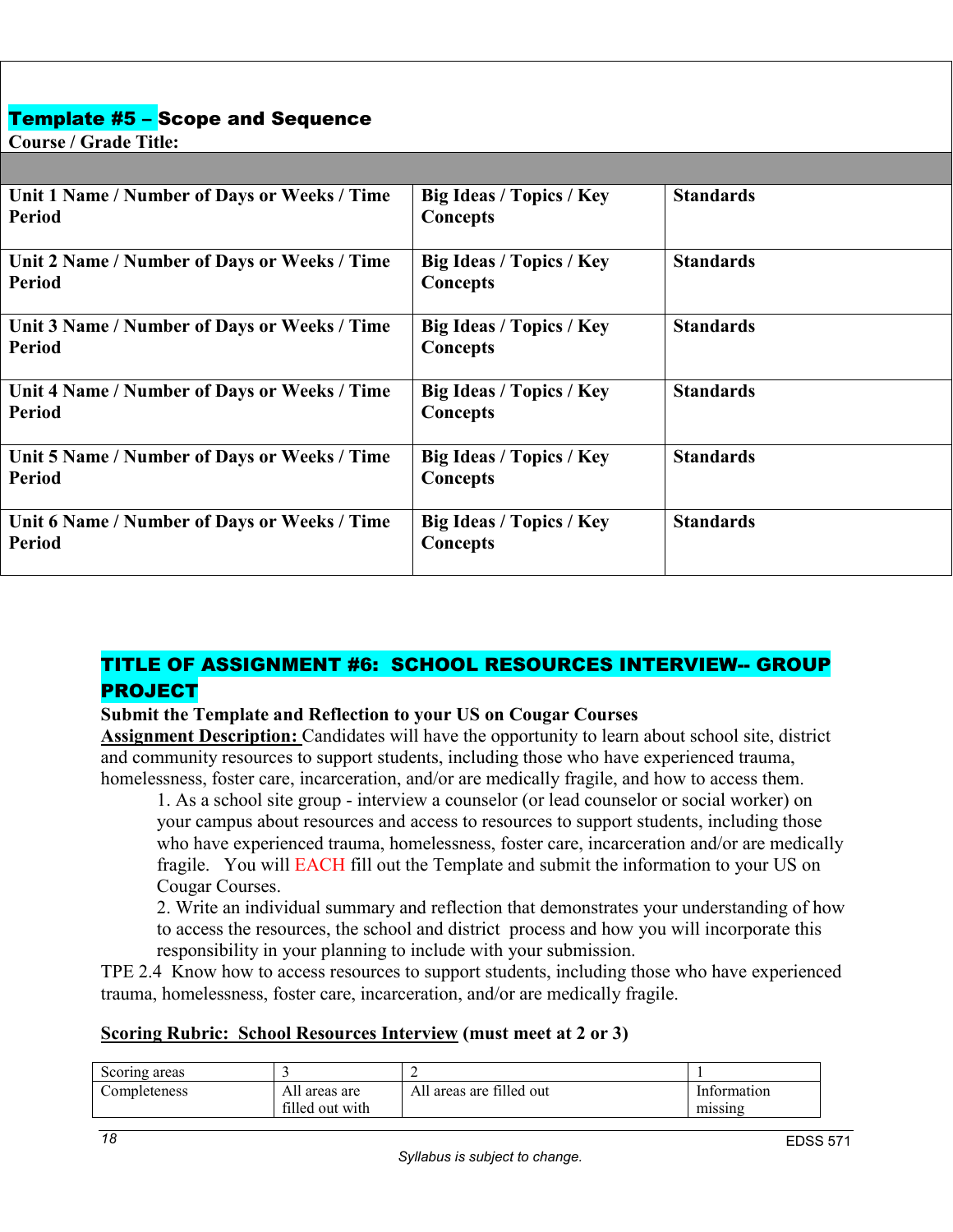|                  | appropriate<br>information                                           |                                                                                                                                                         |                                                             |
|------------------|----------------------------------------------------------------------|---------------------------------------------------------------------------------------------------------------------------------------------------------|-------------------------------------------------------------|
| Process fidelity | Candidate adds<br>additional<br>questions                            | Instructions have been followed and<br>information reflects accurate and complete<br>information about resources                                        | Instructions not<br>followed.<br>information too<br>general |
| Summary          | Plan for using<br>funds of<br>knowledge to<br>create a safe<br>space | Summary reflects understanding of<br>professional responsibility by identifying<br>plans and actions to take for addressing<br>students with challenges | Information too<br>general                                  |

# **TEMPLATE #6 School Resources Interview form**

As a school site group - interview a counselor (or lead counselor) on your campus about resources and access to resources to support students, including those who have experienced trauma, homelessness, foster care, incarceration and/or are medically fragile. Use the following questions and add any you think would be important. You will EACH submit the information to your US on Cougar Courses. Write a reflection.

1. What is the process for identifying students who need support for the above groups (trauma, etc.)?

- 2. When are students identified?
- 3. How is staff informed about these students?
- 4. Where is the information kept?
- 5. What programs are available on your campus for these groups of students?
- 6. How are students informed? How can they access the services?
- 7. What programs are available in the district?
- 8. Are there any community programs for these groups that you know of?
- 9. Other?

| <b>GROUP</b>          | <b>TRAUMA</b> | <b>HOMELESS</b><br><b>NESS</b> | <b>FOSTER</b><br>CARE | <b>INCARCERATI</b><br>ON | MEDICALL<br><b>Y FRAGILE</b> | Family Issues:<br>fear of<br>separation, | Other |
|-----------------------|---------------|--------------------------------|-----------------------|--------------------------|------------------------------|------------------------------------------|-------|
| <b>QUESTION</b><br>#1 |               |                                |                       |                          |                              |                                          |       |
| <b>QUESTION</b><br>#2 |               |                                |                       |                          |                              |                                          |       |
| <b>QUESTION</b><br>#3 |               |                                |                       |                          |                              |                                          |       |
| <b>QUESTION</b><br>#4 |               |                                |                       |                          |                              |                                          |       |
| <b>QUESTION</b><br>#5 |               |                                |                       |                          |                              |                                          |       |
| <b>QUESTION</b><br>#6 |               |                                |                       |                          |                              |                                          |       |
| <b>QUESTION</b>       |               |                                |                       |                          |                              |                                          |       |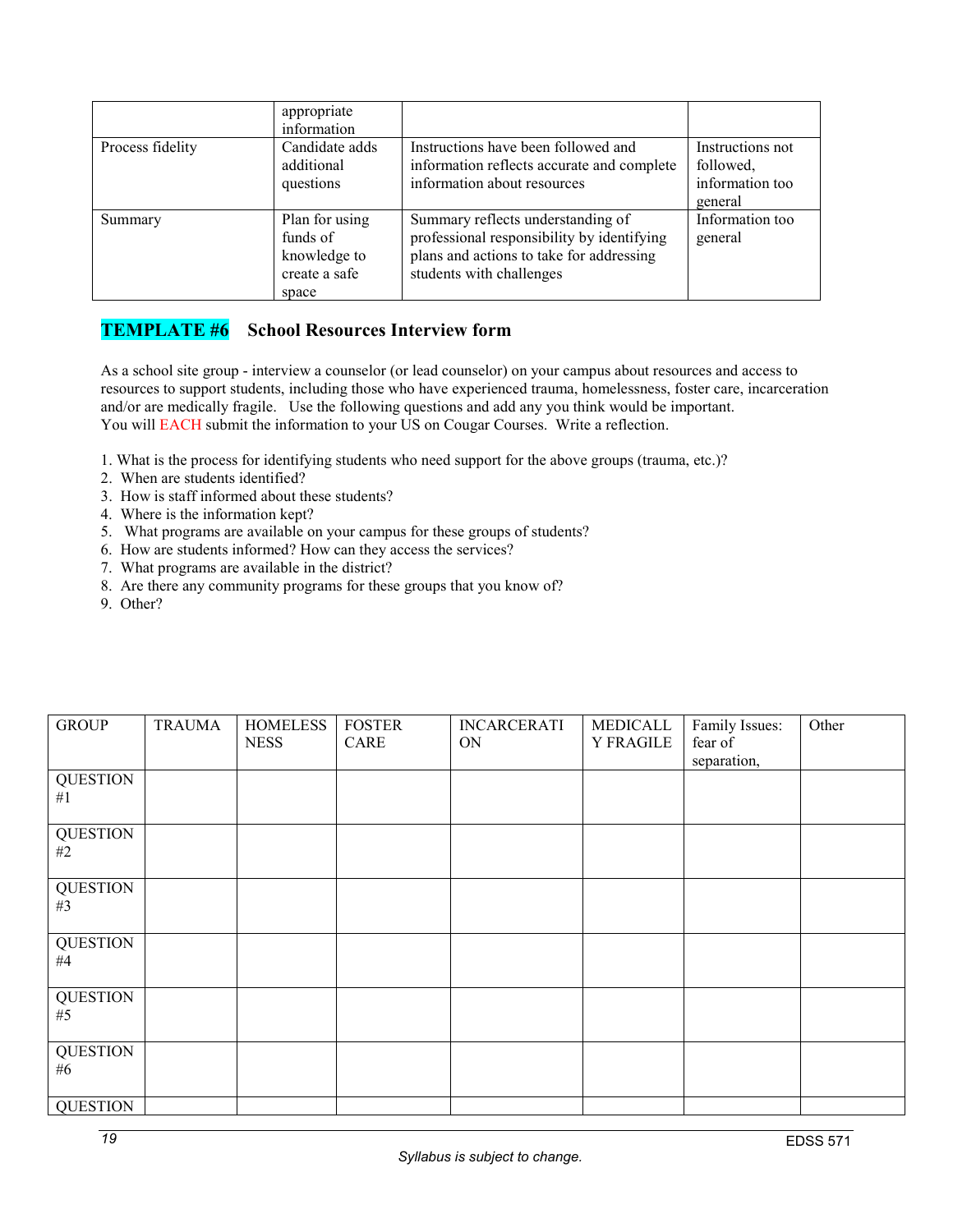| #7             |  |  |  |  |
|----------------|--|--|--|--|
| QUESTION<br>#8 |  |  |  |  |
| <b>OTHER</b>   |  |  |  |  |

# **REFLECTION:**

# **Observation protocol**

Each Teacher Candidate (TC) will be formally observed four (6) times during the semester by the US. The observations may be scheduled or unannounced. You are expected be prepared for an observation visit at any time. Discuss and plan with your US where they will be seated during a formal observation and always **have a written lesson plan available** for them at least 24 hours in advance as well as access to preceding and subsequent lesson plans/units. One of the early observations will be of a planning session between the Teacher Candidate (TC) and Cooperating Teacher/s. (CT) **If you do not have a formal, written lesson plan for the US the performance observation will be rescheduled.**

The University Supervisor will confer with you during a post-observation conference which may occur immediately (if the schedule permits), later on the same day, the next day or a scheduled time that is mutually convenient. In some rare cases, a telephone conference may be held instead of a face to face meeting. You will receive written feedback from your US on the Single Subject Observation Form for each formal observation, which requires your signature. Note: An **"email" signature is an authorized option for signing each formal observation** (see forms page).

### <span id="page-21-0"></span>**Co-Teaching In Clinical Practice**

The Clinical Practice Program is founded on the goal of supporting each Teacher Candidate to demonstrate competent independent teaching performance that meets the professional and state standards described in the Teacher Performance Expectations (TPEs). The Co-teaching model is used in both Clinical Practice experiences. **Co-teaching is two or more people (i.e., Cooperating Teacher and credential candidate) sharing responsibility in planning for, teaching, and assessing the students assigned to them for instruction. In a co-teaching clinical practice approach, a Cooperating Teacher and credential candidate have an ongoing partnership in planning for and practicing four co-teaching approaches to collaboratively teach all students throughout the clinical experience.** 

Co-Teaching in Clinical Practice provides meaningful opportunities for Teacher Candidates to demonstrate increasing competence and independence in their teaching performance. This timeline illustrates the typical evolution of Teacher Candidate performance from the beginning to the end of their Co-Teaching in Clinical Practice experience.

The timeline describes a typical sequence of increasing responsibility on the part of the Teacher Candidate. The timeline provides descriptions of actions by both the Cooperating Teacher and the Teacher Candidate that characterize what this sequence looks like within the context of Co-Teaching. The unique features of Co-Teaching in Clinical Practice include collaborative planning, teaching and reflection. In addition, the timeline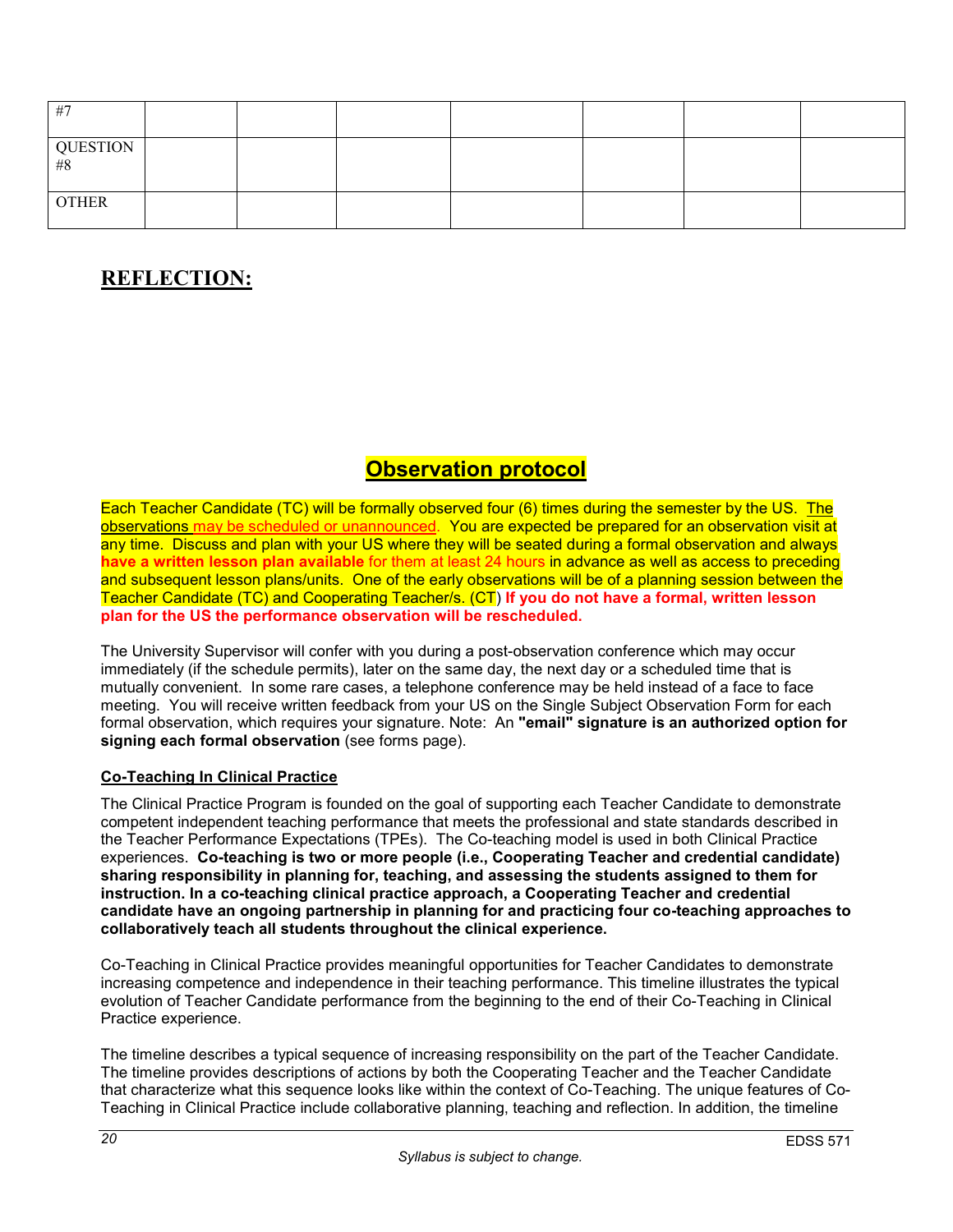suggests a typical pattern of progress in the designation of roles within the four Co-Teaching Approaches. Within the Co-Teaching in Clinical Practice model, it is the shift of responsibility from Cooperating Teacher to Teacher Candidate *to lead their collaborative work* that best describes the trajectory toward competent independent Teacher Candidate performance.

It is characteristic of the *beginning* of Clinical Practice that the Cooperating Teacher takes the lead of all collaborative planning, teaching and reflection processes. It is characteristic of the *end* of Clinical Practice that the Teacher Candidate takes the lead in each of these areas. **The description of each level of the co-teaching progression is followed by the weekly expectations and assignments which are required and due to the instructor as indicated.**

### <span id="page-22-0"></span>**Final Exam Statement**

There is no final exam for this course.

### <span id="page-22-1"></span>**School of Education Attendance Policy**

Due to the dynamic and interactive nature of courses in the School of Education, all candidates are expected to attend all classes and participate actively. **At a minimum**, candidates must attend more than 80% of class time, or s/he may not receive a passing grade for the course at the discretion of the instructor. Individual instructors may adopt more stringent attendance requirements. Should the candidate have extenuating circumstances, s/he should contact the instructor as soon as possible. *(Adopted by the COE Governance Community, December, 1997).*

### <span id="page-22-2"></span>**Clinical Practice Attendance requirements:**

Be punctual and regular in attendance. **In the case of unavoidable absence, inform your instructors (in the case of coursework) and your Cooperating Teacher, On-site Liaison, and University Supervisor (in Clinical Practice) in advance. Also, prepare substitute plans for your Cooperating Teacher to utilize as appropriate.**

Extensive absences, for whatever reasons, jeopardize the learning of your students and your growth as a professional educator and could result in removal from Clinical Practice. The attendance policy for Clinical Practice mirrors what is expected of teachers, generally 1 absence per month (10 per year). Since candidates are on campus 4 days per week (80%) candidates are allowed 4 absences in Clinical Practice I and 4 Clinical Practice II.

### <span id="page-22-3"></span>**Policy on Late/Missed Work**

Late work will not be accepted. The instructor (University Supervisor) should be contacted by the candidate to discuss unusual or special circumstances.

### **GENERAL CONSIDERATIONS**

### <span id="page-22-5"></span><span id="page-22-4"></span>**CSUSM Academic Honesty Policy**

Students will be expected to adhere to standards of academic honesty and integrity, as outlined in the Student Academic Honesty Policy. All assignments must be original work, clear and error-free. All ideas/material that are borrowed from other sources must have appropriate references to the original sources. Any quoted material should give credit to the source and be punctuated accordingly.

Academic Honesty and Integrity: Students are responsible for honest completion and representation of their work. Your course catalog details the ethical standards and penalties for infractions. There will be zero tolerance for infractions. If you believe there has been an infraction by someone in the class, please bring it